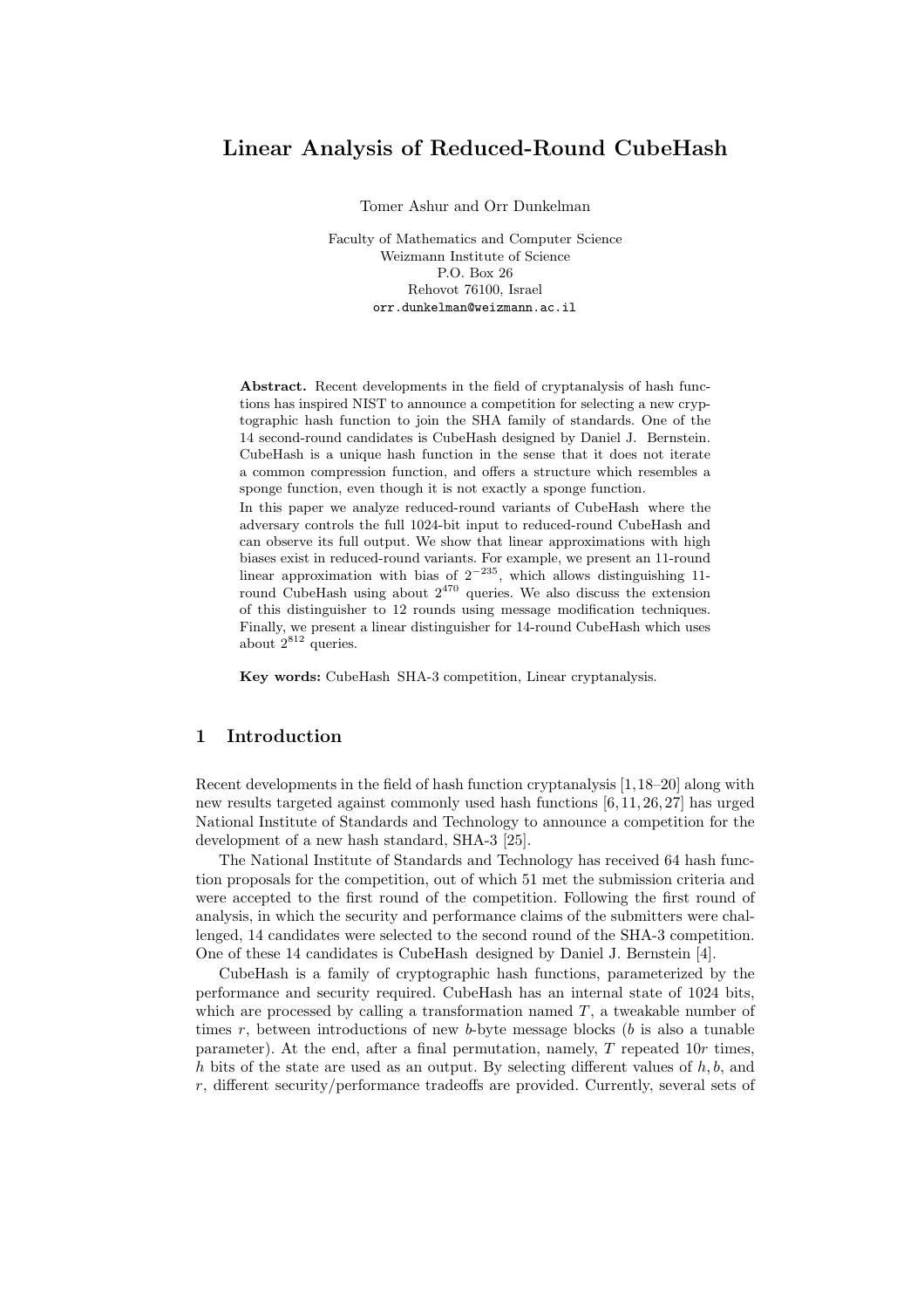parameters are suggested, where the "normal" security values are  $r = 16, b = 32$ (for  $h \in \{224, 256, 384, 512\}$ ) [5].<sup>1</sup>

In this paper we analyze the security of several variants of CubeHash against linear cryptanalysis. Our analysis found a linear approximation for 11-round Cube-Hash<sup>2</sup> with bias of  $\frac{1}{4} \cdot \frac{1}{2}^{233} = 2^{-235}$ . We limited the analysis to biases of no less than  $2^{-256}$ , as we felt that a hash function offering a 512-bit security (in its strongest variant), should not be assessed with attacks taking more than 2<sup>512</sup> queries. One can also extend the 11-round linear approximation into a 12-round distinguisher using simple message modification techniques [27] (or a chosen-plaintext linear cryptanalysis [22]).

We note that when removing this restriction, one can find 14-round linear approximations with bias of  $2^{-406}$ . Exploiting this approximation requires querying  $T^{14}$  about  $2^{812}$  times, which is outside the security model. At the same time, if T or CubeHash are ever used in different settings, this may provide some indication concerning its security.

This paper is organized as follows: In Section 2 we describe CubeHash's compression function. In Section 3 we describe the linear approximations found for CubeHash. In Section 4 we describe how bit fixing can be used to distinguish more rounds than in the approximation. In Section 5 we quickly cover a possible application of our results. Finally, Section 6 concludes this paper.

### 2 A Brief Description of CubeHash

As mentioned before, CubeHash is a tweakable hash function, where the shared part of all its variants is the internal state (of 1024 bits), and the use of the same round function  $T$ .

To initialize the hash function,  $h$  (the digest size),  $r$  the number of times  $T$  is iterated between message blocks, and b the size of the message blocks (in bytes), are loaded into the state. Then, the state is updated using  $10r$  applications of T. At this point, the following procedure is repeated with any new message block: the b-byte block is XORed into the 128-byte state, and the state is updated by applying  $T<sup>r</sup>$  $(r \times q)$  to the state. After processing the padded message, the state is XORed with the constant 1, and is processed by applying  $T^{10r}$ . The output is composed of the first  $h/8$  bytes of the state.

The 1024 bits of the internal state are viewed as a sequence of 32 4-byte words  $x_{00000}, x_{00001}, \ldots, x_{11111}$  each of which is interpreted in a little-endian form as a 32bit unsigned integer. The round function  $T$  of CubeHash is based on the following ten operations:

- 1. Add (modulo  $2^{32}$ )  $x_{0jklm}$  into  $x_{1jklm}$ , for all  $(j, k, l, m)$ .
- 2. Rotate  $x_{0ijklm}$  left by 7 bits, for all  $(j, k, l, m)$ .
- 3. Swap  $x_{00klm}$  with  $x_{01klm}$ , for all  $(k, l, m)$ .
- 4. XOR  $x_{1jklm}$  into  $x_{0jklm}$ , for all  $(j, k, l, m)$ .
- 5. Swap  $x_{1jk0m}$  with  $x_{1jk1m}$ , for all  $(j, k, m)$ .
- 6. Add (modulo  $2^{32}$ )  $x_{0iklm}$  into  $x_{1iklm}$ , for all  $(j, k, l, m)$ .

<sup>&</sup>lt;sup>1</sup>We note that there is a "formal" variant of CubeHash for which  $r = 16, b = 1$  and  $h \in \{384, 512\}.$ 

<sup>&</sup>lt;sup>2</sup>We note that CubeHash is a full hash function which is not easily defined in the common settings. Hence, 11-round CubeHash stands for iterating 11 times the transformation T. We remind the reader that our analysis usually assumes the adversary can choose the full 1024-bit input to  $T$ , and observe the full 1024-bit output from  $T$ .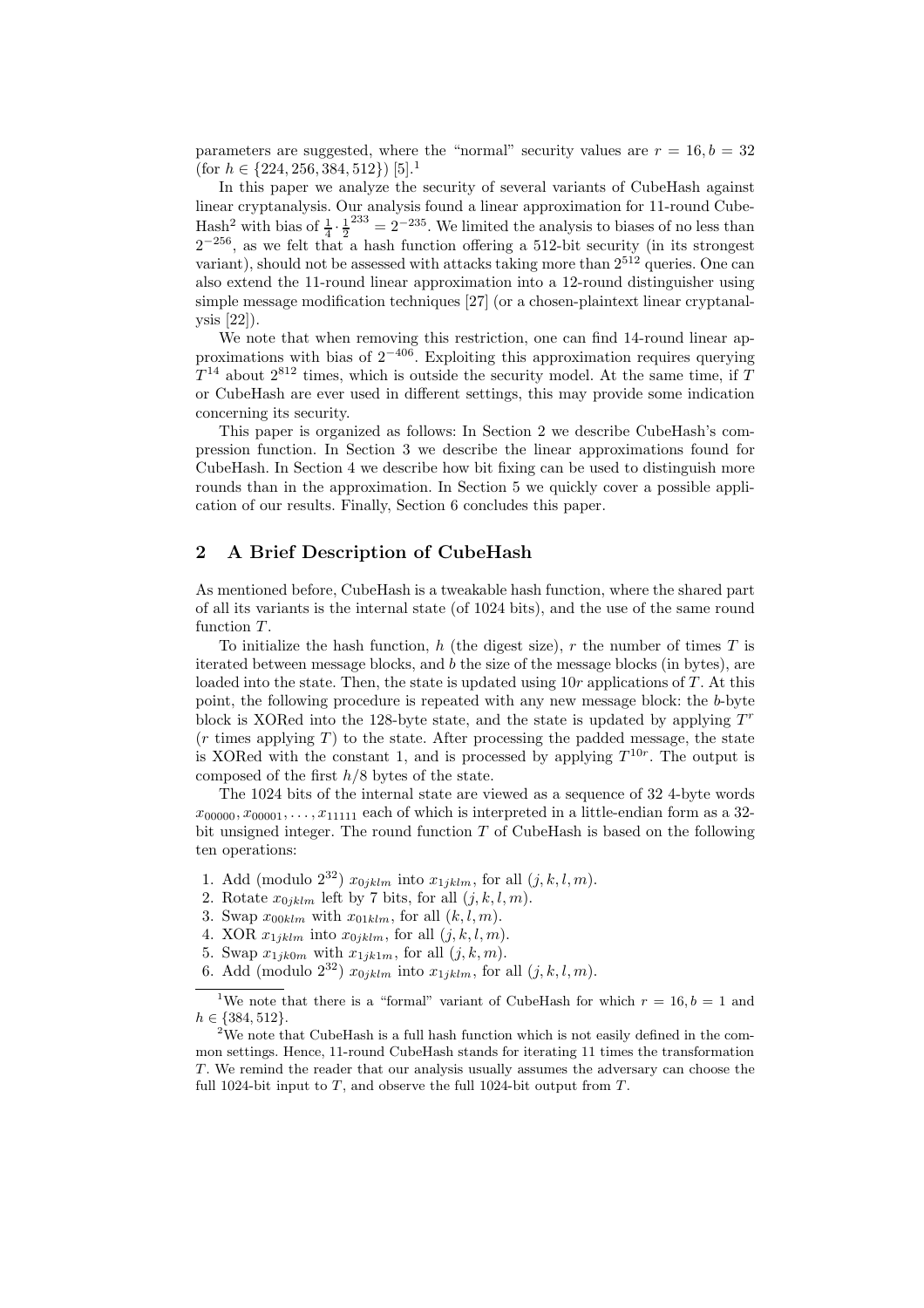- 7. Rotate  $x_{0jklm}$  left by 11 bits, for all  $(j, k, l, m)$ .
- 8. Swap  $x_{0i0lm}$  with  $x_{0i1lm}$ , for all  $(j, l, m)$ .
- 9. XOR  $x_{1jklm}$  into  $x_{0jklm}$ , for all  $(j, k, l, m)$ .
- 10. Swap  $x_{1jkl0}$  with  $x_{1jkl1}$ , for all  $(j, k, l)$ .

The structure is represented in a little endian form, i.e.,  $x_{00000}$  is composed of the four least significant bytes of the state and  $x_{11111}$  is composed of the most significant four. We note that the only nonlinear operations with respect to  $GF(2)$ are the modular additions.

#### 2.1 Previous Results on CubeHash

Following its simple structure, CubeHash has received a lot of cryptanalytic attention. Some of the attacks, such as the ones of [7, 21], can be applied to CubeHash, independent of the actual  $T$  (as long as it is invertible). These attacks target the preimage resistance of CubeHash, and exploit the fact that as all components are invertible, and as the adversary can control b-bytes of the internal state directly, it is possible to find a preimage in about  $2^{512-4b}$  CubeHash computations.

The second type of results, tried to analyze reduced-round variants of CubeHash for collisions. In [2], a collision for CubeHash2/120-512 is given. Collisions for Cube-Hash1/45 and 2/89 are given in [14], and for CubeHash4/48 and CubeHash4/64 are produced by [9, 10]. A more general methodology to obtain such collisions is described in [8], where variants up to CubeHash7/64 are successfully analyzed.

A third type of attacks/observations concerning CubeHash deal with the symmetric structure of T. For example, if at the input all  $x_{0jklm}$  words are equal, and all  $x_{1iklm}$  words are equal (not necessarily equal to the value of the  $x_{0iklm}$ ), then the same property holds in the output as well. The first analysis of this type of properties is given in the original submission document [4]. In [3], several additional classes of "symmetric" states are observed, and their use is analyzed. Recently, these classes were expanded to include a larger number of states (and structures) in [16].

Despite all the above-mentioned work, CubeHash is still considered secure, as no attack comes close to offer complexity which is significantly better than generic attacks.<sup>3</sup> To the best of our knowledge this work is the first one that succeeds to offer some non-trivial property of more than 10 rounds of  $T$ .

### 3 Linear Approximation of CubeHash

Linear cryptanalysis [24] is a useful cryptanalytic tool in the world of block cipher cryptanalysis. The cryptosystem is linearly approximated (by an expression that holds with some bias), and the adversary gains information concerning the key, by observing sufficient amount of plaintext/ciphertext pairs satisfying the approximation.

In the context of hash functions, linear cryptanalysis has received very little attention, unlike differential cryptanalysis. The reason for that seems that while differential cryptanalysis can be directly used to offer collisions or preimages, linear cryptanalysis seems to be restricted to very rare cases (i.e., where the bias is extremely high).

<sup>&</sup>lt;sup>3</sup>We note that while the preimage attacks of  $[7, 21]$  may offer a small speed-up with respect to generic attacks, their memoryless variants are not much faster than exhaustive search. Moreover, as the submission document lists this as a known issue, this flaw is not considered too harmful by many.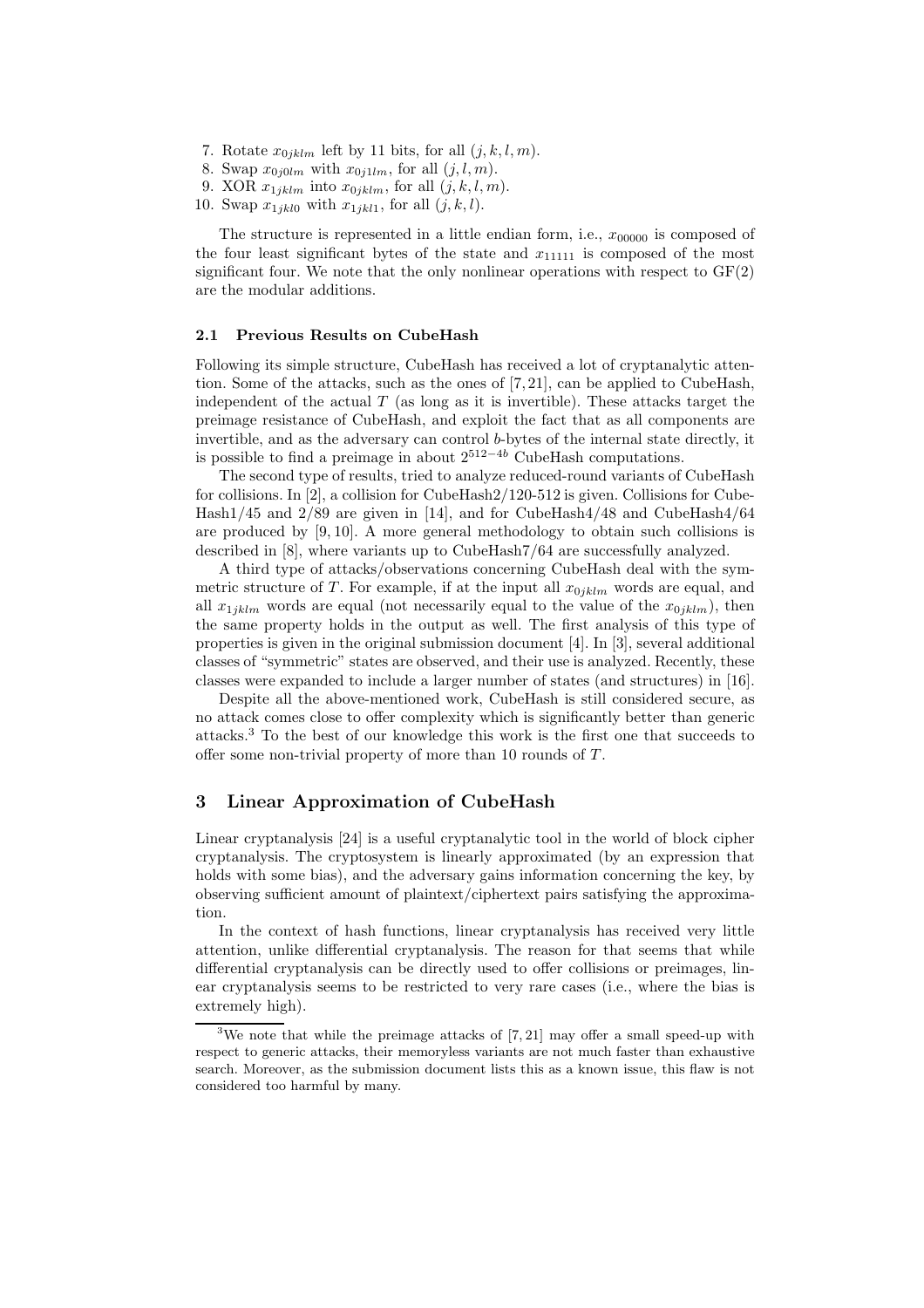At the same time, the use of linear approximation to assess the security of a hash function can shed some light on whether the underlying components offer the required security. Moreover, linear approximations of the compression function might be useful when discussing MACs built on top of the hash function (suggesting a detectable linear bias in the output).

## 3.1 Linear Approximation of Addition Modulo 2<sup>32</sup>

CubeHash uses a mixture of XORs, rotations, and additions. While the first two can be easily handled in the linear cryptanalysis framework, the approximation of the modular addition possess several problems, mostly due to the carry chains.

One of the papers studying the cryptographic properties of modular addition is [12] which studies the carry effects on linear approximations. In the paper, Cho and Pieperzyk show that approximating two consecutive bits can overcome some of the inherent problems of carry chains. Namely, if  $\lambda$  is a mask of two consecutive bits (in any position) then:  $\lambda \cdot (x + y) = \lambda(x \oplus y)$  with probability 3/4 (i.e., a bias of 1/4).

We analyzed several cases where  $\lambda$  contains pairs of consecutive bits, e.g., two pairs of consecutive pairs, and even when these pairs appear immediately after each other (i.e.,  $\lambda$  is composed of four consecutive bits set to 1). Our analysis shows that with respect to linear cryptanalysis, these pairs can be treated as two separate independent instances. For example, the probability that  $\lambda \cdot (x + y) = \lambda (x \oplus y)$  for  $\lambda$  whose four most significant bits are 1, while the rest are 0, is 10/16 (suggesting the expected bias of  $2 \cdot (1/4)^2 = 1/8$ .

#### 3.2 The Linear Approximation of the Round Function of CubeHash

Our first attempt in understanding the security of CubeHash against linear cryptanalysis was a very simple experiment. We looked at all possible masks which had only one pair of two consecutive bits active, and tried to extend this mask as many rounds as possible in the forward direction. At some point, the resulting mask had a divided pair of bits, i.e., a pair of bits that due to the rotations used in CubeHash were sent one to the LSB of a word, and one to the MSB of a word. Such a mask does no longer fall under the type of masks considered in [12], and our experiments show that such a mask has a very low bias when considering addition.

After performing the search in the forward direction, we repeated the experiment, this time running the light mask in the backward direction (i.e., through  $T^{-1}$ ) as many rounds as possible. The results obtained in these experiments are shown in Tables 1 and 2, which present the number of possible linear approximations of that form in the forward and the backward directions (along with the associated bias). The longest of which covers 10 rounds in any direction.

Following the surprisingly long approximations, we decided to explore pairs of pairs (i.e., four active bits in the starting mask), repeating the process of analyzing the forward direction as well as the backward direction. These results are summarized in Tables 3 and 4.

We also combined the forward and the backward approximations to form a series of approximations for as many rounds as could, using the combination of this type of approximations. In Table 5 we offer input/output masks of the best approximations we found.

Following the fact that CubeHash aims to offer at most a  $2^{512}$  security, we decided to concentrate at approximations of bias up to  $2^{-256}$  (as detecting smaller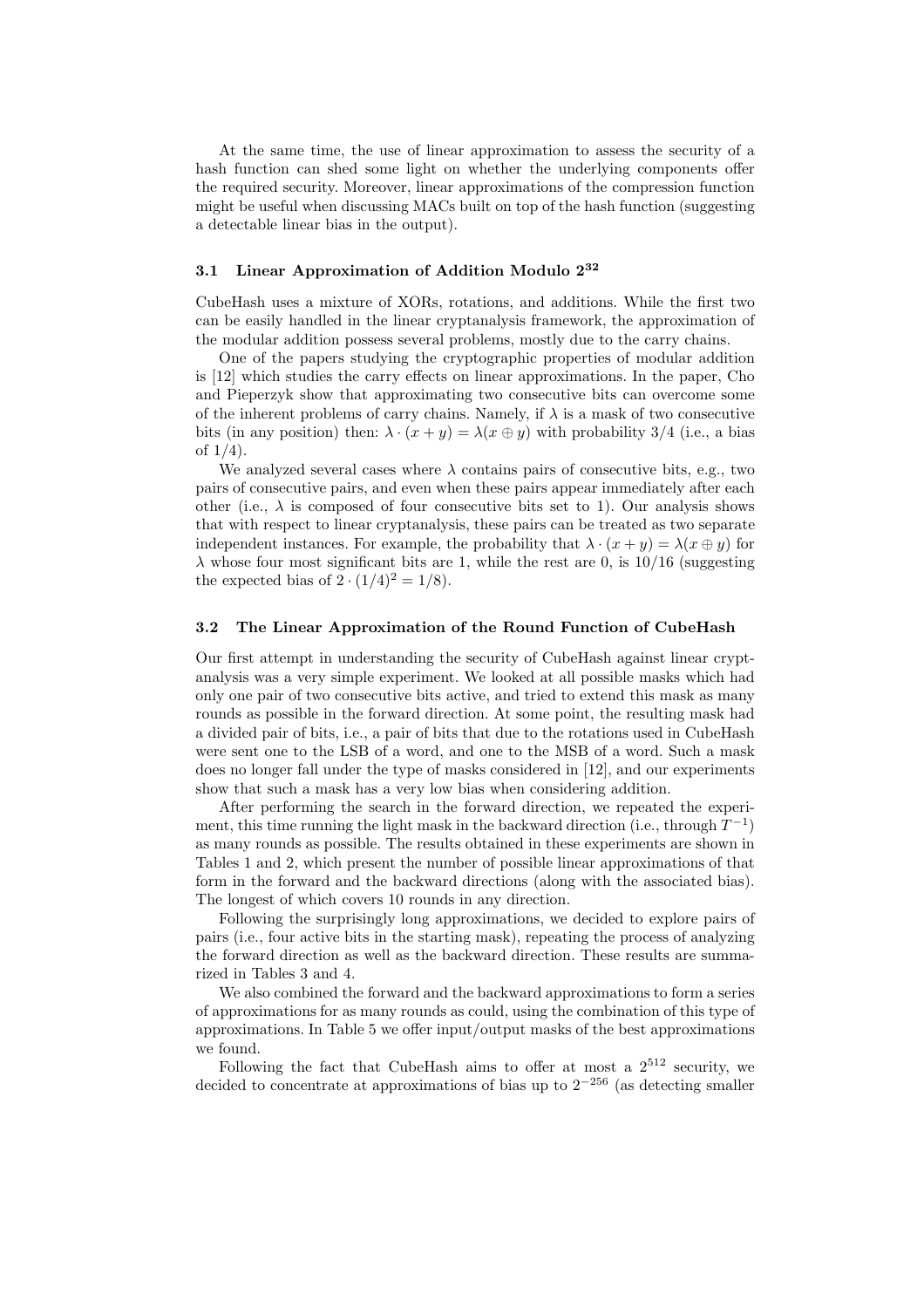| Rounds            | <b>Bias</b>                                                                                                                                                                | $\hbox{Number of Approximations}$ |
|-------------------|----------------------------------------------------------------------------------------------------------------------------------------------------------------------------|-----------------------------------|
| $\mathbf 1$       | $\begin{array}{c}\n1 & 0 \\ 2 & 1 \\ 1 & 1\n\end{array}$<br>$=2^{-2}$                                                                                                      | 480                               |
| 1                 | $\frac{1}{4}$<br>$=2^{-3}$                                                                                                                                                 | 16                                |
| $\mathbf 1$       | $\frac{4}{1}$<br>$=2^{-4}$                                                                                                                                                 | 480                               |
| $\overline{1}$    | $\frac{1}{2}$<br>$\frac{1}{2}$<br>$\frac{1}{2}$<br>$\frac{1}{2}$<br>$=2^{-5}$                                                                                              | 16                                |
| $\overline{2}$    | $\frac{1}{2}^{11}$<br>$=2^{-13}$                                                                                                                                           | 432                               |
| $\overline{2}$    | $\frac{1}{4}$ $\frac{1}{4}$ $\frac{1}{1}$<br>$=2^{-14}$                                                                                                                    | 16                                |
| $\overline{2}$    | $\frac{2}{2}$<br>$\frac{1}{2}$<br>$\frac{1}{2}$<br>$\frac{1}{2}$<br>$\frac{1}{16}$<br>$=2^{-17}$                                                                           | 16                                |
| $\overline{2}$    | $\frac{4}{1}$<br>$16\,$<br>$=2^{-18}$                                                                                                                                      | 416                               |
| $\overline{2}$    | $=2^{-19}$                                                                                                                                                                 | 16                                |
| $\overline{2}$    | $\begin{array}{r} 2 \overline{1} 16 \\ -\overline{2} 17 \\ -\overline{2} 20 \\ -\overline{2} \end{array}$<br>$\frac{4}{1}$<br>$= 2^{-22}$                                  | 16                                |
| 3                 | $\cdot \frac{1}{2} \frac{29}{30}$<br>$\cdot \frac{1}{2} \frac{30}{2}$<br>$\frac{1}{4}$<br>$=2^{-31}$                                                                       | 384                               |
| 3                 | $=2^{-32}$                                                                                                                                                                 | 16                                |
| 3                 | $\frac{1}{4}$<br>$=2^{-35}$                                                                                                                                                | 16                                |
| 3                 | $\frac{1}{2}$ 33<br>$\frac{1}{1}$ 35<br>$\overline{4}$<br>$=2^{-37}$                                                                                                       | 352                               |
| 3                 | $\frac{1}{4}$<br>$=2^{-38}$                                                                                                                                                | 16                                |
|                   | $\frac{4}{1}$                                                                                                                                                              |                                   |
| 3                 | $\cdot \frac{\frac{1}{2}}{\frac{1}{2}}$ 36<br>$\cdot \frac{\frac{1}{2}}{\frac{1}{2}}$ 39<br>$=2^{-41}$                                                                     | 16                                |
| $\,4$             | $\frac{1}{2}\frac{66}{67}$<br>$\begin{array}{c} 1 \\ 4 \\ 1 \end{array}$<br>$=2^{-68}$                                                                                     | 336                               |
| $\overline{4}$    | $=2^{-69}$                                                                                                                                                                 | 16                                |
| $\overline{4}$    | $\begin{array}{c} 4 \\ 1 \\ 4 \\ 1 \end{array}$<br>$=2^{-72}$                                                                                                              | 16                                |
| 4                 | $=2^{-76}$                                                                                                                                                                 | 288                               |
| $\overline{4}$    | $\cdot \frac{1}{2} \cdot 70 \\ \cdot \frac{1}{2} \cdot 74 \\ \cdot \frac{1}{2} \cdot 75 \\ \cdot \frac{1}{2} \cdot 78 \\ \cdot \frac{1}{2}$<br>$\frac{4}{1}$<br>$=2^{-77}$ | 16                                |
| $\overline{4}$    | $=2^{-80}$<br>$\cdot \frac{1}{2}$<br>4                                                                                                                                     | 16                                |
| 5                 | 1113<br>$=2^{-115}$<br>$\mathbf{1}$<br>$\overline{4}$<br>$\frac{2}{1}$ 114                                                                                                 | 272                               |
| 5                 | $=2^{-116}$<br>$\frac{1}{2}$ <sub>115</sub><br>$\overline{4}$                                                                                                              | 240                               |
| $\bf 5$           | $\mathbf{1}$<br>$=2^{-117}$<br>$\frac{4}{1}$<br>$\frac{2}{1}$ 117                                                                                                          | 16                                |
| 5                 | $=2^{-119}$                                                                                                                                                                | 16                                |
| 5                 | $\frac{4}{4}$<br>$\frac{2}{1}$ 118<br>$=2^{-120}$                                                                                                                          | 16                                |
| $\boldsymbol{6}$  | $\begin{array}{l}\n \frac{1}{2} & 169 \\  \frac{1}{2} & 170\n \end{array}$<br>$\begin{array}{c} 1 \\ 4 \\ 1 \end{array}$<br>$=2^{-171}$                                    | 208                               |
| 6                 | $=2^{-172}$<br>$\overline{4}$                                                                                                                                              | 16                                |
| $\,$ 6 $\,$       | $\begin{array}{c} \frac{1}{2} \\ 1 \\ 1 \\ 2 \\ 1 \end{array}$<br>$=2^{-173}$<br>$\frac{1}{4}$                                                                             | 160                               |
| 6                 | $\mathbf{i}$<br>$=2^{-174}$                                                                                                                                                | 16                                |
| $\,$ 6 $\,$       | $\frac{4}{1}$<br>$\frac{2}{1}$ 173<br>$=2^{-175}$                                                                                                                          | 16                                |
| 6                 | $\begin{array}{@{}c@{\hspace{1em}}c@{\hspace{1em}}c}\n & \frac{1}{2} \\  & \frac{1}{2} \\  & \frac{2}{2} \\  \hline\n & 36\n \end{array}$<br>$=2^{-177}$<br>4              | 16                                |
| $\overline{7}$    | $\frac{1}{2}\frac{236}{237}$<br>$\frac{1}{4}$<br>$=2^{-238}$                                                                                                               | 96                                |
| $\overline{7}$    | $=2^{-239}$<br>1<br>$\overline{4}$                                                                                                                                         | 16                                |
| $\scriptstyle{7}$ | $\frac{1}{2}$<br>$\frac{1}{2}$<br>$\frac{238}{1}$<br>$\frac{239}{1}$<br>$\overline{1}$<br>$=2^{-240}$                                                                      | 144                               |
| $\overline{7}$    | $\frac{4}{1}$<br>$=2^{-241}$                                                                                                                                               | 16                                |
| $\scriptstyle{7}$ | $\frac{1}{2}$ $\frac{1}{2}$ $\frac{1}{2}$ $\frac{2}{4}$ $\frac{1}{2}$<br>$=2^{-242}$                                                                                       | 16                                |
| $\scriptstyle{7}$ | $\frac{4}{1}$<br>$=2^{-244}$<br>$\frac{1}{2}$                                                                                                                              | 16                                |
| 8                 | $\frac{1}{2}$ 346<br>$\frac{2}{1}$ 347<br>$\frac{1}{4}$<br>$=2^{-348}$                                                                                                     | 32                                |
| 8                 | $\mathbf{1}$<br>$=2^{-349}$                                                                                                                                                | 16                                |
| 8                 | 4<br>$\frac{2}{1}$ 350<br>$\overline{1}$<br>$=2^{-352}$                                                                                                                    | 16                                |
| 8                 | $\frac{1}{2}$ 353<br>$\frac{1}{2}$ 354<br>$\overline{4}$<br>$=2^{-355}$                                                                                                    | 80                                |
| 8                 | $\frac{1}{4}$<br>$=2^{-356}$                                                                                                                                               | 16                                |
| 8                 | $\frac{4}{1}$<br>$\begin{smallmatrix}2\cr 1\cr 1\end{smallmatrix}$ 357<br>$=2^{-359}$                                                                                      | 16                                |
| 9                 | $\frac{1}{2}\frac{445}{481}$<br>$=2^{-447}$                                                                                                                                | 16                                |
| 9                 | $\frac{1}{4}$<br>$=2^{-483}$                                                                                                                                               | 32                                |
| 9                 | $\frac{4}{1}$<br>$\frac{2}{1}$ 485<br>$=2^{-487}$                                                                                                                          | 16                                |
|                   | $\frac{1}{2}^{550} = 2^{-552}$                                                                                                                                             |                                   |
| 10                | $\perp$ .<br>$\overline{2}$<br>$\boldsymbol{\Lambda}$                                                                                                                      | 16                                |

Table 1. Number of Linear Approximations Following the Consecutive Masks Approach (Starting from a Mask with One Consecutive Pair in the Forward Direction)

biases requires more than  $2^{512}$  queries). The longest possible approximation which adheres to this restriction is of 11 rounds and has a bias of  $2^{-235}$  which is fully described in Table 6.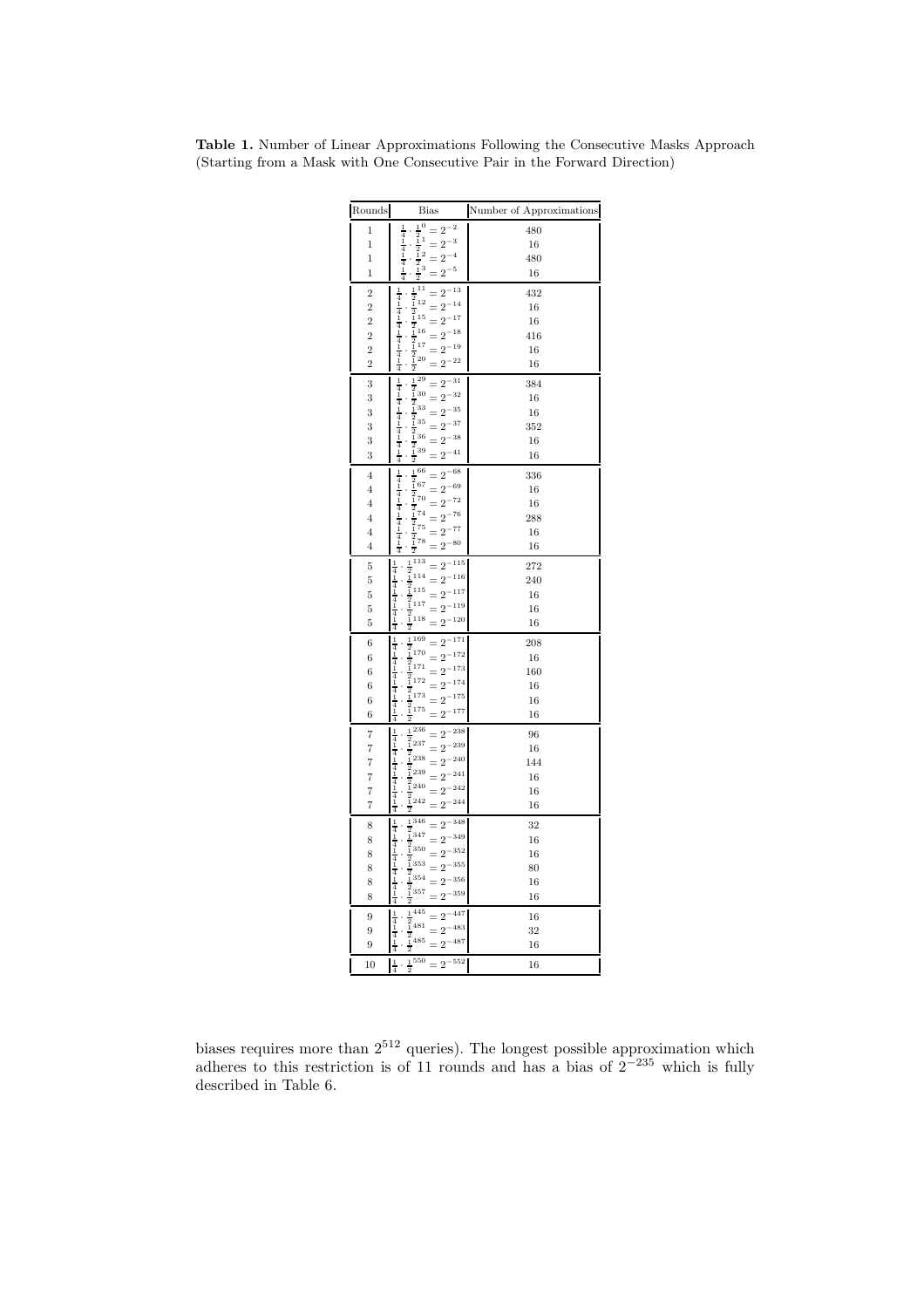| Rounds           | Bias                                                                                                                                                                                                                                                                                                                                                                                                                                                                                                                                     | Number of Approximations |
|------------------|------------------------------------------------------------------------------------------------------------------------------------------------------------------------------------------------------------------------------------------------------------------------------------------------------------------------------------------------------------------------------------------------------------------------------------------------------------------------------------------------------------------------------------------|--------------------------|
| 1                | $\frac{1}{4}$<br>$=2^{-4}$                                                                                                                                                                                                                                                                                                                                                                                                                                                                                                               | 496                      |
| 1                | $=2^{-5}$                                                                                                                                                                                                                                                                                                                                                                                                                                                                                                                                | 480                      |
| 1                | $\begin{array}{c} \frac{1}{2} \\ \frac{1}{2} \\ \frac{1}{2} \\ \frac{1}{2} \end{array}$<br>$\frac{4}{1}$<br>$=2^{-6}\,$                                                                                                                                                                                                                                                                                                                                                                                                                  | 16                       |
| $\overline{2}$   | $\overline{1}\,12$<br>$=2^{-14}$                                                                                                                                                                                                                                                                                                                                                                                                                                                                                                         | 448                      |
| $\overline{2}$   | $=2^{-15}$                                                                                                                                                                                                                                                                                                                                                                                                                                                                                                                               | 16                       |
| $\overline{2}$   | $^{\rm 14}$ = $2^{-16}$                                                                                                                                                                                                                                                                                                                                                                                                                                                                                                                  | 16                       |
| $\overline{2}$   | $=2^{-20}$                                                                                                                                                                                                                                                                                                                                                                                                                                                                                                                               | 416                      |
| $\overline{2}$   | $\frac{1}{4}$ $\frac{1}{4}$ $\frac{1}{4}$ $\frac{1}{4}$ $\frac{1}{4}$ $\frac{1}{4}$<br>$\begin{array}{r} 1 \\ \frac{1}{2} \\ \frac{1}{2} \\ \frac{1}{2} \\ \frac{1}{2} \\ \frac{1}{2} \\ \frac{1}{2} \\ \frac{1}{2} \\ \frac{1}{2} \\ \frac{1}{2} \\ \frac{1}{2} \\ \frac{1}{2} \\ \frac{1}{2} \\ \frac{1}{2} \\ \frac{1}{2} \\ \frac{1}{2} \\ \frac{1}{2} \\ \frac{1}{2} \\ \frac{1}{2} \\ \frac{1}{2} \\ \frac{1}{2} \\ \frac{1}{2} \\ \frac{1}{2} \\ \frac{1}{2} \\ \frac{1}{2} \\ \frac{1}{2} \\ \frac{1}{2} \\ \frac$<br>$=2^{-21}$ | 32                       |
| 3                | $\begin{array}{r} 12\frac{1}{2} \\ \frac{1}{2} \\ \frac{1}{2} \\ \frac{1}{2} \\ \frac{1}{2} \\ \frac{1}{2} \\ \frac{1}{2} \\ \frac{1}{3} \\ \frac{1}{3} \\ \frac{1}{3} \\ \frac{1}{3} \\ \frac{1}{3} \\ \frac{1}{3} \\ \frac{1}{3} \\ \frac{1}{3} \\ \frac{1}{3} \\ \frac{1}{3} \\ \frac{1}{3} \\ \frac{1}{3} \\ \frac{1}{3} \\ \frac{1}{3} \\ \frac{1}{3} \\ \frac{1}{3} \\ \frac{1}{3} \\ \frac{1}{3} \\ \frac{1}{3} \\ \frac$<br>$=2^{-31}$                                                                                           | 368                      |
| 3                | $=2^{-32}$                                                                                                                                                                                                                                                                                                                                                                                                                                                                                                                               | 32                       |
| 3                | $=2^{-33}$                                                                                                                                                                                                                                                                                                                                                                                                                                                                                                                               | 16                       |
| 3                | $=2^{-43}$                                                                                                                                                                                                                                                                                                                                                                                                                                                                                                                               | 336                      |
| 3                | $\frac{1}{4}$ $\frac{1}{4}$ $\frac{1}{4}$ $\frac{1}{4}$ $\frac{1}{4}$ $\frac{1}{4}$<br>$=2^{-44}$                                                                                                                                                                                                                                                                                                                                                                                                                                        | 48                       |
| $\overline{4}$   | $\cdot \frac{1}{2} \frac{60}{61}$<br>$\cdot \frac{1}{2} \frac{61}{62}$<br>$=2^{-62}$                                                                                                                                                                                                                                                                                                                                                                                                                                                     | 304                      |
| $\overline{4}$   | $=2^{-63}$                                                                                                                                                                                                                                                                                                                                                                                                                                                                                                                               | 16                       |
| $\overline{4}$   | $=2^{-64}$                                                                                                                                                                                                                                                                                                                                                                                                                                                                                                                               | 32                       |
| $\overline{4}$   | $=2^{-87}$                                                                                                                                                                                                                                                                                                                                                                                                                                                                                                                               | 256                      |
| $\overline{4}$   | $\frac{1}{4}$ $\frac{1}{4}$ $\frac{1}{4}$ $\frac{1}{4}$ $\frac{1}{4}$ $\frac{1}{4}$<br>$\cdot \frac{\frac{1}{2}}{\frac{1}{2}} \cdot 85$<br>$\cdot \frac{\frac{1}{2}}{\frac{2}{\sqrt{2}}}$<br>$=2^{-88}$                                                                                                                                                                                                                                                                                                                                  | 48                       |
| 5                | $\begin{array}{r} \frac{1}{2} \\ \frac{1}{2} \\ \frac{1}{2} \\ 104 \end{array}$<br>$=2^{-104}$                                                                                                                                                                                                                                                                                                                                                                                                                                           | 240                      |
| 5                | $=2^{-105}$                                                                                                                                                                                                                                                                                                                                                                                                                                                                                                                              | 32                       |
| $\overline{5}$   | $=2^{-106}$                                                                                                                                                                                                                                                                                                                                                                                                                                                                                                                              | 16                       |
| 5                | $\frac{1}{2}$<br>$\frac{1}{2}$<br>$\frac{1}{2}$<br>$\frac{2}{1}$<br>35<br>$=2^{-136}$                                                                                                                                                                                                                                                                                                                                                                                                                                                    | 224                      |
| $\overline{5}$   | $\frac{1}{4}$ $\frac{1}{4}$ $\frac{1}{4}$ $\frac{1}{4}$ $\frac{1}{4}$ $\frac{1}{4}$<br>$=2^{-137}$<br>$\overline{2}$                                                                                                                                                                                                                                                                                                                                                                                                                     | 16                       |
| $\boldsymbol{6}$ | $\begin{array}{r} 2 \\ \frac{1}{2} \\ \frac{1}{2} \\ \frac{1}{2} \\ \frac{1}{2} \\ \frac{1}{2} \\ \frac{1}{2} \\ \frac{1}{2} \\ \frac{1}{2} \\ \frac{1}{2} \\ \frac{1}{2} \\ \frac{1}{2} \\ \frac{1}{2} \\ \frac{1}{2} \\ \frac{1}{2} \\ \frac{1}{2} \\ \frac{1}{2} \\ \frac{1}{2} \\ \frac{1}{2} \\ \frac{1}{2} \\ \frac{1}{2} \\ \frac{1}{2} \\ \frac{1}{2} \\ \frac{1}{2} \\ \frac{1}{2} \\ \frac{1}{2} \\ \frac{1}{2} \\ \frac$<br>$=2^{-151}$                                                                                       | 192                      |
| 6                | $=2^{-152}$                                                                                                                                                                                                                                                                                                                                                                                                                                                                                                                              | 16                       |
| 6                | $=2^{-153}$<br>$\ddot{\phantom{0}}$                                                                                                                                                                                                                                                                                                                                                                                                                                                                                                      | 16                       |
| 6                | $=2^{-199}$                                                                                                                                                                                                                                                                                                                                                                                                                                                                                                                              | 144                      |
| 6                | $\frac{1}{4}$ $\frac{1}{4}$ $\frac{1}{4}$ $\frac{1}{4}$ $\frac{1}{4}$ $\frac{1}{4}$<br>$=2^{-200}$<br>$\overline{2}$                                                                                                                                                                                                                                                                                                                                                                                                                     | 48                       |
| $\overline{7}$   | $\frac{1}{2}\begin{array}{c} 212 \\ 213 \end{array}$<br>$=2^{-214}$                                                                                                                                                                                                                                                                                                                                                                                                                                                                      | 112                      |
| 7                | $=2^{-215}$                                                                                                                                                                                                                                                                                                                                                                                                                                                                                                                              | 32                       |
| 7                | $\frac{2}{1}$ 214<br>$=2^{-216}$                                                                                                                                                                                                                                                                                                                                                                                                                                                                                                         | 16                       |
| 7                | $=2^{-279}$                                                                                                                                                                                                                                                                                                                                                                                                                                                                                                                              | 80                       |
| 7                | $\frac{1}{4}$ $\frac{1}{4}$ $\frac{1}{4}$ $\frac{1}{4}$ $\frac{1}{4}$ $\frac{1}{4}$<br>$\begin{array}{r}\n\frac{1}{2} \\ \frac{1}{2}277 \\ \frac{1}{2}278 \\ \hline\n\end{array}$<br>$=2^{-280}$                                                                                                                                                                                                                                                                                                                                         | 32                       |
| 8                | $\frac{1}{2}\frac{308}{309}$<br>$=2^{-310}$                                                                                                                                                                                                                                                                                                                                                                                                                                                                                              | 48                       |
| 8                | $=2^{-311}$                                                                                                                                                                                                                                                                                                                                                                                                                                                                                                                              | 16                       |
| 8                | $\begin{smallmatrix}2\1\310\end{smallmatrix}$<br>$=2^{-312}$                                                                                                                                                                                                                                                                                                                                                                                                                                                                             | 32                       |
| 8                | $=2^{-409}$                                                                                                                                                                                                                                                                                                                                                                                                                                                                                                                              | 48                       |
| 8                | $\frac{1}{4}$ $\frac{1}{4}$ $\frac{1}{4}$ $\frac{1}{4}$ $\frac{1}{4}$ $\frac{1}{4}$<br>$\frac{1}{2}$ 407<br>$\frac{1}{2}$ 409<br>$=2^{-411}$                                                                                                                                                                                                                                                                                                                                                                                             | 16                       |
| 9                | . $\frac{1}{2}^{\overline{418}} = 2^{-420}$<br>$\frac{1}{4}$                                                                                                                                                                                                                                                                                                                                                                                                                                                                             | 32                       |
| 10               | $\frac{1}{2}^{477} = 2^{-479}$<br>$\frac{1}{s}$<br>$\overline{2}$<br>4                                                                                                                                                                                                                                                                                                                                                                                                                                                                   | 16                       |

Table 2. Number of Linear Approximations Following the Consecutive Masks Approach (Starting from a Mask with One Consecutive Pair in the Backward Direction)

For those interested in assessing the full security that might be offered by the -bit transformation T, we note that there also exists a 14-round linear approximation with a bias of  $2^{-406}$ . We outline the full 14-round approximation in Tables 7 and 8.

# 4 Message Modification Techniques — A Chosen-Plaintext Linear Approximations

Linear cryptanalysis relies on collecting a large number of input/output pairs, and verifying whether they satisfy the approximation or not. In [22] Knudsen and Math-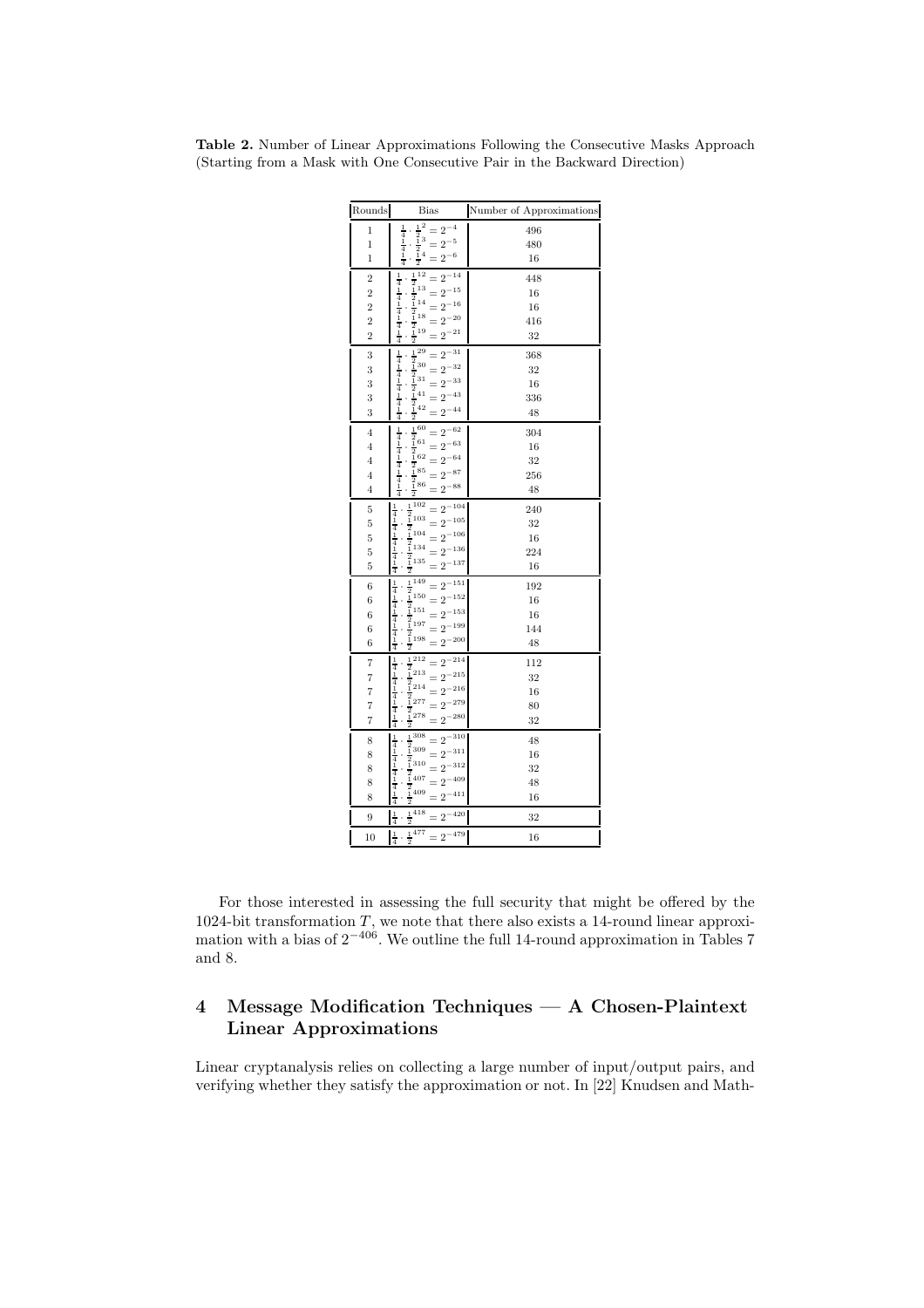| Rounds                  | <b>Bias</b>                                                                                                                                                                                                                                                                                                                  | Number of Approximations |
|-------------------------|------------------------------------------------------------------------------------------------------------------------------------------------------------------------------------------------------------------------------------------------------------------------------------------------------------------------------|--------------------------|
| $\mathbf 1$             |                                                                                                                                                                                                                                                                                                                              | 115472                   |
| $\mathbf 1$             |                                                                                                                                                                                                                                                                                                                              | 228128                   |
| $\mathbf 1$             | $\frac{1}{2}$ $\frac{1}{2}$ $\frac{1}{3}$ $\frac{1}{2}$ $\frac{3}{2}$ $\frac{1}{2}$ $\frac{5}{2}$ $\frac{1}{2}$ $\frac{5}{2}$ $\frac{1}{2}$<br>$\frac{1}{4}$ $\frac{1}{4}$ $\frac{1}{4}$                                                                                                                                     | 113152                   |
| $\overline{2}$          | $\begin{array}{r} \frac{1}{4} \\ \frac{1}{4} \\ \frac{1}{4} \\ \end{array}$                                                                                                                                                                                                                                                  | 232                      |
| $\overline{2}$          |                                                                                                                                                                                                                                                                                                                              | 448                      |
| $\overline{2}$          |                                                                                                                                                                                                                                                                                                                              | 848                      |
| $\overline{2}$          | $\begin{array}{c} \frac{1}{4} \cdot \frac{1}{2}^7 = 2^{-9} \\ \frac{1}{4} \cdot \frac{1}{2}^8 = 2^{-10} \\ \frac{1}{4} \cdot \frac{1}{2}^{14} = 2^{-16} \\ \frac{1}{4} \cdot \frac{1}{2}^{15} = 2^{-17} t \omega \frac{1}{4} \cdot \frac{1}{2}^{33} = 2^{-35} \end{array}$                                                   | 301480                   |
| 3                       |                                                                                                                                                                                                                                                                                                                              | 208                      |
| 3                       |                                                                                                                                                                                                                                                                                                                              | 384                      |
| 3                       |                                                                                                                                                                                                                                                                                                                              | 352                      |
| 3                       | $\frac{1}{4} \cdot \frac{1}{2}^{23} = 2^{-25}$<br>$\frac{1}{4} \cdot \frac{1}{2}^{25} = 2^{-27}$<br>$\frac{1}{4} \cdot \frac{1}{2}^{35} = 2^{-37}$<br>$\frac{1}{4} \cdot \frac{1}{2}^{37} = 2^{-39}$ to $\frac{1}{4} \cdot \frac{1}{2}^{71} = 2^{-73}$                                                                       | 188144                   |
| $\overline{\mathbf{4}}$ | $\frac{1}{4} \cdot \frac{1}{2}^{45} = 2^{-47}$<br>$\frac{1}{4} \cdot \frac{1}{2}^{53} = 2^{-55}$<br>$\frac{1}{4} \cdot \frac{1}{2}^{73} = 2^{-75}$<br>$\frac{1}{4} \cdot \frac{1}{2}^{77} = 2^{-79}$ to $\frac{1}{4} \cdot \frac{1}{2}^{149} = 2^{-151}$                                                                     | 184                      |
| $\overline{4}$          |                                                                                                                                                                                                                                                                                                                              | 320                      |
| 4                       |                                                                                                                                                                                                                                                                                                                              | 304                      |
| $\overline{4}$          |                                                                                                                                                                                                                                                                                                                              | 98288                    |
| 5                       |                                                                                                                                                                                                                                                                                                                              | 160                      |
| 5                       |                                                                                                                                                                                                                                                                                                                              | 256                      |
| 5                       |                                                                                                                                                                                                                                                                                                                              | 128                      |
| 5                       | $\frac{1}{4} \cdot \frac{1}{2}^{87} = 2^{-89}$<br>$\frac{1}{4} \cdot \frac{1}{2}^{94} = 2^{-96}$<br>$\frac{1}{4} \cdot \frac{1}{2}^{121} = 2^{-123}$<br>$\frac{1}{4} \cdot \frac{1}{2}^{122} = 2^{-124}$ to $\frac{1}{4} \cdot \frac{1}{2}^{229} = 2^{-231}$                                                                 | 61056                    |
| $\,6$                   |                                                                                                                                                                                                                                                                                                                              | 128                      |
| 6                       |                                                                                                                                                                                                                                                                                                                              | 192                      |
| 6                       |                                                                                                                                                                                                                                                                                                                              | 272                      |
| 6                       | $\frac{1}{4} \cdot \frac{1}{2}^{123} = 2^{-125}$<br>$\frac{1}{4} \cdot \frac{1}{2}^{139} = 2^{-141}$<br>$\frac{1}{4} \cdot \frac{1}{2}^{179} = 2^{-181}$<br>$\frac{1}{4} \cdot \frac{1}{2}^{185} = 2^{-187} \text{to } \frac{1}{4} \cdot \frac{1}{2}^{343} = 2^{-345}$                                                       | 33632                    |
| $\scriptstyle{7}$       |                                                                                                                                                                                                                                                                                                                              | 96                       |
| $\overline{7}$          |                                                                                                                                                                                                                                                                                                                              | 128                      |
| $\scriptstyle{7}$       |                                                                                                                                                                                                                                                                                                                              | 64                       |
| $\overline{7}$          | $\frac{\frac{1}{4} \cdot \frac{1}{2}^{181}}{\frac{1}{4} \cdot \frac{1}{2}^{201}} = 2^{-183}$ $\frac{1}{4} \cdot \frac{1}{2}^{249} = 2^{-251}$ $\frac{1}{4} \cdot \frac{1}{2}^{257} = 2^{-259}$ to $\frac{1}{4} \cdot \frac{1}{2}^{477} = 2^{-479}$                                                                           | 14256                    |
| 8                       |                                                                                                                                                                                                                                                                                                                              | 64                       |
| 8                       |                                                                                                                                                                                                                                                                                                                              | 64                       |
| 8                       |                                                                                                                                                                                                                                                                                                                              | 48                       |
| 8                       | $\frac{1}{4} \cdot \frac{1}{2} \cdot \frac{251}{2} = 2 \cdot \frac{253}{4}$<br>$\frac{1}{4} \cdot \frac{2}{2} \cdot \frac{258}{3} = 2 \cdot \frac{-290}{3}$<br>$\frac{1}{4} \cdot \frac{1}{2} \cdot \frac{368}{2} = 2 \cdot \frac{-370}{4}$<br>$\frac{1}{4} \cdot \frac{1}{2} \cdot \frac{3693}{2} = 2 \cdot \frac{-695}{4}$ | 3120                     |
| 9                       |                                                                                                                                                                                                                                                                                                                              | 32                       |
| 9                       |                                                                                                                                                                                                                                                                                                                              | 16                       |
| $\boldsymbol{9}$        |                                                                                                                                                                                                                                                                                                                              | 16                       |
| 9                       | $rac{1}{4} \cdot \frac{1}{2} \cdot \frac{371}{2} = 2^{-373}$<br>$rac{1}{4} \cdot \frac{1}{2} \cdot \frac{395}{2} = 2^{-397}$<br>$rac{1}{4} \cdot \frac{1}{2} \cdot \frac{423}{2} = 2^{-425}$<br>$rac{1}{4} \cdot \frac{1}{2} \cdot \frac{481}{2} = 2^{-483}$ to $rac{1}{4} \cdot \frac{1}{2} \cdot \frac{859}{2} = 2^{-861}$ | 336                      |
| 10                      |                                                                                                                                                                                                                                                                                                                              | 16                       |
| 10                      |                                                                                                                                                                                                                                                                                                                              | 32                       |
| 10                      |                                                                                                                                                                                                                                                                                                                              | 16                       |
| 10                      | $\frac{1}{4} \cdot \frac{1}{2}^{425} = 2^{-427}$ $\frac{1}{4} \cdot \frac{1}{2}^{571} = 2^{-573}$ $\frac{1}{4} \cdot \frac{1}{2}^{597} = 2^{-599}$ $\frac{1}{4} \cdot \frac{1}{2}^{699} = 2^{-699}$ to $\frac{1}{4} \cdot \frac{1}{2}^{993} = 2^{-995}$                                                                      | 48                       |
| $^{11}$                 |                                                                                                                                                                                                                                                                                                                              | 32                       |
| 11                      | $\frac{1}{4} \cdot \frac{1}{2}^{620} = 2^{-622}$<br>$\frac{1}{4} \cdot \frac{1}{2}^{663} = 2^{-665}$                                                                                                                                                                                                                         | 16                       |
| 12                      | $\frac{1}{4} \cdot \frac{1}{2}^{681} = 2^{-683}$                                                                                                                                                                                                                                                                             | 32                       |
| 13                      | $\frac{1}{4} \cdot \frac{1}{2}^{737} = 2^{-739}$                                                                                                                                                                                                                                                                             | 32                       |
| 14                      | $\frac{1}{4} \cdot \frac{1}{2}^{786} = 2^{-788}$                                                                                                                                                                                                                                                                             | 32                       |
| 15                      | $\frac{1}{4} \cdot \frac{1}{2}^{855} = 2^{-857}$                                                                                                                                                                                                                                                                             | 32                       |
| 16                      | $\frac{1}{4} \cdot \frac{1}{2}^{983} = 2^{-985}$                                                                                                                                                                                                                                                                             | 32                       |

Table 3. Number of Approximations with a Given Bias Starting from a Pair of Pair of Active Bits (Forward Direction)

iassen show that there are cases in which one can "help" the linear approximation to be satisfied by properly selecting the inputs.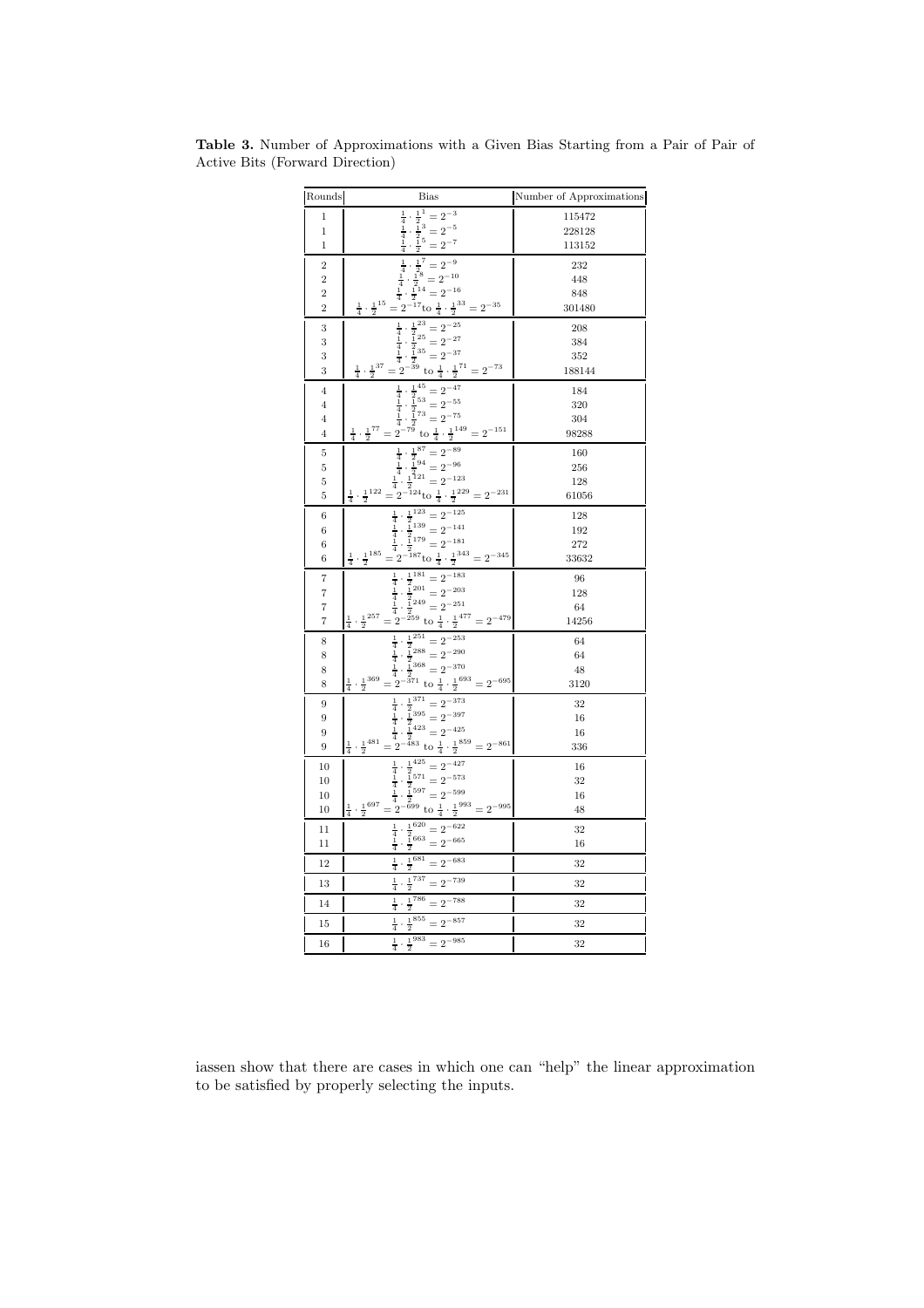| Rounds                       | Bias                                                                                                                                                                                                                                                                                                                                                                                                       | Number of Approximations |
|------------------------------|------------------------------------------------------------------------------------------------------------------------------------------------------------------------------------------------------------------------------------------------------------------------------------------------------------------------------------------------------------------------------------------------------------|--------------------------|
| $\,1$                        | $\begin{array}{r} \frac{1}{4} \cdot \frac{1}{2}^{0} = 2^{-2} \\ \frac{1}{4} \cdot \frac{1}{2}^{1} = 2^{-3} \\ \frac{1}{4} \cdot \frac{1}{2}^{2} = 2^{-4} \\ \frac{1}{2} \cdot \frac{1}{2}^{3} = 2^{-5} \text{ to } \frac{1}{4} \cdot \frac{1}{2}^{7} = 2^{-9} \\ \frac{1}{4} \cdot \frac{1}{2}^{1} = 2^{-7} \\ \frac{1}{4} \cdot \frac{1}{2}^{11} = 2^{-13} \\ \frac{1}{4} \cdot \frac{1}{2}^{11} = 2^{-1$ | 464                      |
| $\overline{1}$               |                                                                                                                                                                                                                                                                                                                                                                                                            | 240                      |
| $\mathbf 1$                  |                                                                                                                                                                                                                                                                                                                                                                                                            | 448                      |
| 1                            |                                                                                                                                                                                                                                                                                                                                                                                                            | 411040                   |
| $\overline{2}$               | $\begin{array}{r} \frac{4}{4} \cdot \frac{2}{2} & \frac{4}{2} \cdot \frac{2}{2} \\ \frac{1}{4} \cdot \frac{1}{2}^{11} = 2^{-13} \\ \frac{1}{4} \cdot \frac{1}{2}^{13} = 2^{-15} \\ \frac{1}{4} \cdot \frac{1}{2}^{17} = 2^{-19} \text{ to } \frac{1}{4} \cdot \frac{1}{2}^{37} = 2^{-39} \end{array}$                                                                                                      | 216                      |
| $\overline{2}$               |                                                                                                                                                                                                                                                                                                                                                                                                            | 400                      |
| $\overline{c}$               |                                                                                                                                                                                                                                                                                                                                                                                                            | 368                      |
| $\overline{2}$               |                                                                                                                                                                                                                                                                                                                                                                                                            | 250224                   |
| 3                            |                                                                                                                                                                                                                                                                                                                                                                                                            | 184                      |
| 3                            |                                                                                                                                                                                                                                                                                                                                                                                                            | 352                      |
| 3                            |                                                                                                                                                                                                                                                                                                                                                                                                            | 304                      |
| 3<br>3                       |                                                                                                                                                                                                                                                                                                                                                                                                            | 152<br>136544            |
|                              | $\begin{array}{r} -2 & 4 & -2 \\ \frac{1}{4} & \frac{1}{2} & 2 \\ \frac{1}{4} & \frac{1}{2} & 2 \\ \frac{1}{4} & \frac{1}{2} & 2 \\ \frac{1}{4} & \frac{1}{2} & 2 \\ \frac{1}{4} & \frac{1}{2} & 2 \\ \frac{1}{4} & \frac{1}{2} & 2 \end{array}$                                                                                                                                                           |                          |
| $\overline{4}$               |                                                                                                                                                                                                                                                                                                                                                                                                            | 152<br>528               |
| $\overline{\mathbf{4}}$<br>4 |                                                                                                                                                                                                                                                                                                                                                                                                            | 120                      |
| 4                            |                                                                                                                                                                                                                                                                                                                                                                                                            | 144                      |
| $\overline{\mathbf{4}}$      | $\begin{array}{rcl}\n4 & 2 & & 4 \\ \hline\n & & 4 & 2 \\  & & 4 & 2 \\  & & 4 & 2 \\  & & 4 & 2 \\  & & 4 & 2 \\  & & 4 & 2\n\end{array}$ $\begin{array}{rcl}\n & 1 & 13^7 & 2^{-39} \\  & 1 & 2 & 6 \\  & 1 & 2 & 6 \\  & & 4 & 2\n\end{array}$ $\begin{array}{rcl}\n & 1 & 13^7 & 2 & 2 \\  & 1 & 2 & 6 \\  & 1 & 2 & 6 \\  & & 1 & 2\n\end{array}$                                                     | 69664                    |
| 5                            |                                                                                                                                                                                                                                                                                                                                                                                                            | 120                      |
| 5                            |                                                                                                                                                                                                                                                                                                                                                                                                            | 96                       |
| 5                            |                                                                                                                                                                                                                                                                                                                                                                                                            | 192                      |
| 5                            |                                                                                                                                                                                                                                                                                                                                                                                                            | 240                      |
| 5                            | $\begin{array}{r} = 2^{-5} & \text{to } \frac{1}{4} \cdot \frac{1}{2} & -2 \\ \frac{1}{4} \cdot \frac{1}{2}^{77} & = 2^{-79} \\ \frac{1}{4} \cdot \frac{1}{2}^{109} & = 2^{-111} \\ \frac{1}{4} \cdot \frac{1}{2}^{111} & = 2^{-113} \\ \frac{1}{4} \cdot \frac{1}{2}^{113} & = 2^{-115} \\ \frac{1}{4} \cdot \frac{1}{2}^{163} & = 2^{-127} \\ \frac{1}{4} \cdot \frac{1}{2}^{169} & = 2^{-16$            | 43344                    |
| 6                            |                                                                                                                                                                                                                                                                                                                                                                                                            | 96                       |
| 6                            |                                                                                                                                                                                                                                                                                                                                                                                                            | 168                      |
| 6                            |                                                                                                                                                                                                                                                                                                                                                                                                            | 176                      |
| 6                            |                                                                                                                                                                                                                                                                                                                                                                                                            | 112                      |
| 6                            |                                                                                                                                                                                                                                                                                                                                                                                                            | 18672                    |
| 7                            |                                                                                                                                                                                                                                                                                                                                                                                                            | 56                       |
| 7                            |                                                                                                                                                                                                                                                                                                                                                                                                            | 24                       |
| 7                            |                                                                                                                                                                                                                                                                                                                                                                                                            | 64                       |
| 7                            | $\frac{1}{4} \cdot \frac{1}{2}^{258}$                                                                                                                                                                                                                                                                                                                                                                      | 112                      |
| 7                            | = 2<br>$\frac{1}{4} \cdot \frac{1}{2}^{165} = 2^{-167}$<br>$\frac{1}{4} \cdot \frac{1}{2}^{223} = 2^{-225}$<br>$\frac{1}{4} \cdot \frac{1}{2}^{228} = 2^{-230}$<br>$\frac{1}{4} \cdot \frac{1}{2}^{238} = 2^{-240}$<br>$\frac{1}{4} \cdot \frac{1}{2}^{539} = 2^{-541}$                                                                                                                                    | 5904                     |
| 8                            |                                                                                                                                                                                                                                                                                                                                                                                                            | 24                       |
| 8                            |                                                                                                                                                                                                                                                                                                                                                                                                            | 32                       |
| 8<br>8                       | 4 2<br>$\frac{1}{4} \cdot \frac{1}{2}^{225} = 2^{-227}$<br>$\frac{1}{4} \cdot \frac{1}{2}^{353} = 2^{-355}$<br>$\frac{1}{4} \cdot \frac{1}{2}^{381} = 2^{-383}$<br>$\frac{1}{4} \cdot \frac{1}{2}^{415} = 2^{-415}$ to $\frac{1}{4} \cdot \frac{1}{2}^{617} = 2^{-619}$                                                                                                                                    | 16<br>272                |
|                              |                                                                                                                                                                                                                                                                                                                                                                                                            |                          |
| 9                            | $\begin{array}{r} \frac{1}{2}^{481}=2^{-483}\\ \frac{1}{2}^{527}=2^{-529}\\ \frac{1}{2}^{679}=2^{-681}\\ \end{array}$<br>$\frac{1}{4}$ $\frac{1}{4}$ $\frac{1}{4}$                                                                                                                                                                                                                                         | 32                       |
| 9<br>9                       |                                                                                                                                                                                                                                                                                                                                                                                                            | 16<br>32                 |
|                              |                                                                                                                                                                                                                                                                                                                                                                                                            |                          |
| 10<br>10                     | $\frac{1}{4}$<br>$\frac{1}{4}$<br>$\frac{1}{2} \cdot \frac{1}{2} \frac{550}{773} = 2^{-552}$<br>$\frac{1}{2} \cdot \frac{1}{2} \frac{773}{773} = 2^{-775}$                                                                                                                                                                                                                                                 | 32<br>16                 |
|                              |                                                                                                                                                                                                                                                                                                                                                                                                            |                          |
| $^{11}$                      | $\frac{1}{4}$<br>$\frac{1}{2}\frac{1}{8}$ 599 = $2^{-601}$<br>$\cdot \frac{1}{2}$ 863 = $2^{-865}$                                                                                                                                                                                                                                                                                                         | 16                       |
| 11                           |                                                                                                                                                                                                                                                                                                                                                                                                            | 16                       |
| 12                           | $\frac{1}{2}^{953} = 2^{-955}$<br>$\frac{1}{4}$                                                                                                                                                                                                                                                                                                                                                            | 16                       |

Table 4. Number of Approximations with a Given Bias Starting from a Pair of Pair of Active Bits (Backward Direction)

In the case of modular addition, the linear approximation which we use is satisfied whenever one of the LSBs of the approximated bits is 0. This allows preselecting inputs for which the approximation holds with probability 1.

When considering an extension of the linear approximation shown in Table 6 by calculating it one round backward as described in Table 9, we can fix 80 input bits to zero, thus ensuring that the approximation holds for the first layer of additions with probability 1. These 80 bits are the ones masked by  $x_{10001} = 0008 0888_x, x_{10011} =$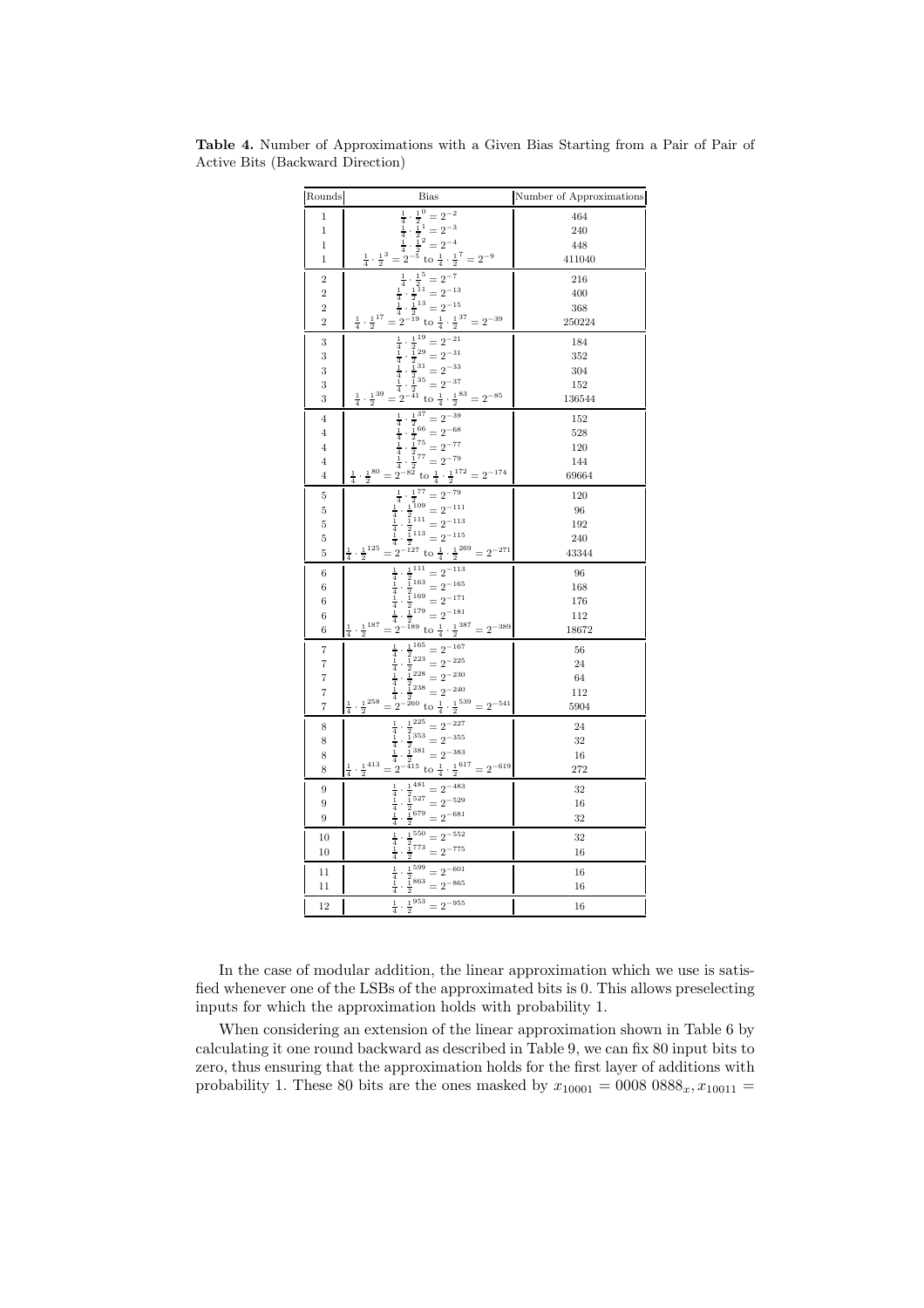Table 5. A trade-off of biases and rounds. Each line shows the best bias in this setting

| Rounds         | Input mask                                                                                                                                                                                                                                                                                 | Output mask                                                                                                                                                                                                                                                                                                                     | <b>Bias</b>                                    |
|----------------|--------------------------------------------------------------------------------------------------------------------------------------------------------------------------------------------------------------------------------------------------------------------------------------------|---------------------------------------------------------------------------------------------------------------------------------------------------------------------------------------------------------------------------------------------------------------------------------------------------------------------------------|------------------------------------------------|
| $\overline{7}$ | $x_{00001} = 0600 1806, x_{00011} = 0600 1806,$<br>$x_{00101} = 00c0 3030, x_{00111} = 00c0 3030.$<br>$x_{01001} = 000c \ 0303, x_{01011} = 000c \ 0303,$<br>$x_{10100} = 0000 0030, x_{10110} = 0000 0030,$<br>$x_{11001} = 000c$ 0303, $x_{11011} = 000c$ 0303                           | $x_{00000} = 0018\ 0606, x_{00010} = 0018\ 0606,$<br>$x_{01101} = 0000 0060, x_{01111} = 0000 0060,$<br>$x_{10001} = 0018\ 0606, x_{10011} = 0018\ 0606,$<br>$x_{10101} = c0c0 0300, x_{10111} = c0c0 0300,$<br>$x_{11101} = 6001 8060, x_{11111} = 6001 8060$                                                                  | $\frac{1}{4} \cdot \frac{1}{2}^{81} = 2^{-83}$ |
| 8              | $x_{00000} = 0600 1806, x_{00010} = 0600 1806,$<br>$x_{01101} = 6660\ 0060, x_{01111} = 6660\ 0060,$<br>$x_{10001} = 0600 1806, x_{10011} = 0600 1806.$<br>$x_{10101} = 00c0 \nc003, x_{10111} = 00c0 \nc003,$<br>$x_{11101} = 6060 0180, x_{11111} = 6060 0180$                           | $x_{00000} = 0018\ 0606, x_{00010} = 0018\ 0606, \left[\frac{1}{4} \cdot \frac{1}{2}^{121}\right] = 2^{-123}$<br>$x_{01101} = 0000 0060, x_{01111} = 0000 0060,$<br>$x_{10001} = 0018\ 0606, x_{10011} = 0018\ 0606,$<br>$x_{10101} = c0c0 0300, x_{10111} = c0c0 0300,$<br>$x_{11101} = 6001 8060, x_{11111} = 6001 8060$      |                                                |
| 9              | $x_{00001} = 0018\ 1998, x_{00011} = 0018\ 1998.$<br>$x_{00101} = c0cc$ $c000, x_{00111} = c0cc$ $c000,$<br>$x_{01001} = 0c0c$ $cc00, x_{01011} = 0c0c$ $cc00,$<br>$x_{10100} = 00c0 \nc003, x_{10110} = 00c0 \nc003,$<br>$x_{11001} = 0c0c$ $cc00, x_{11011} = 0c0c$ $cc00$               | $x_{00000} = 0018\ 0606, x_{00010} = 0018\ 0606, \left[\frac{1}{4} \cdot \frac{1}{2}^{155} = 2^{-157}\right]$<br>$x_{01101} = 0000 0060, x_{01111} = 0000 0060,$<br>$x_{10001} = 0018\ 0606, x_{10011} = 0018\ 0606,$<br>$x_{10101} = c0c0 0300, x_{10111} = c0c0 0300,$<br>$x_{11101} = 6001 8060 \cdot x_{11111} = 6001 8060$ |                                                |
| 10             | $x_{00001} = 0018\ 1998, x_{00011} = 0018\ 1998.$<br>$x_{00101} = c0cc$ $c000, x_{00111} = c0cc$ $c000,$<br>$x_{01001} = 0c0c$ $cc00, x_{01011} = 0c0c$ $cc00,$<br>$x_{10100} = 00c0 \nc003, x_{10110} = 00c0 \nc003$<br>$x_{11001} = 0c0c$ $cc00, x_{11011} = 0c0c$ $cc00$                | $x_{00001} = 0018\ 0606, x_{00011} = 0018\ 0606, \frac{1}{4} \cdot \frac{1}{2}^{197} = 2^{-199}$<br>$x_{00101} = c0303000, x_{00111} = c0303000,$<br>$x_{01001} = 0c03 0300, x_{01011} = 0c03 0300,$<br>$x_{10100} = 00303330, x_{10110} = 00303330,$<br>$x_{11001} = 0c03 0300, x_{11011} = 0c03 0300$                         |                                                |
| 11             | $x_{00001} = 0018\ 1998, x_{00011} = 0018\ 1998.$<br>$x_{00101} = c0cc$ $c000, x_{00111} = c0cc$ $c000,$<br>$x_{01001} = 0c0c$ $cc00, x_{01011} = 0c0c$ $cc00,$<br>$x_{10100} = 00c0 \text{ } c003, x_{10110} = 00c0 \text{ } c003,$<br>$x_{11001} = 0c0c$ $cc00, x_{11011} = 0c0c$ $cc00$ | $x_{00000} = 8199\ 8001, x_{00010} = 8199\ 8001, \left(\frac{1}{4}\cdot\frac{1}{2}\right)^{233} = 2^{-235}$<br>$x_{01101} = 1818\ 0060, x_{01111} = 1818\ 0060,$<br>$x_{10001} = 8199\ 8001, x_{10011} = 8199\ 8001,$<br>$x_{10101} = 00303330, x_{10111} = 00303330,$<br>$x_{11101} = 1819\,9800, x_{11111} = 1819\,9800$      |                                                |
| 12             | $x_{00000} = 18199800, x_{00010} = 18199800.$<br>$x_{01101} = e7999581, x_{01111} = e7999581$<br>$x_{10001} = 18199800, x_{10011} = 18199800,$<br>$x_{10101} = 0003\ 0333, x_{10111} = 0003\ 0333,$<br>$x_{11101} = 0181\ 9980, x_{11111} = 0181\ 9980$                                    | $x_{00000} = 9980\ 0181, x_{00010} = 9980\ 0181, \left \frac{1}{4} \cdot \frac{1}{2}^{287}\right  = 2^{-289}$<br>$x_{01101} = 1800 6018, x_{01111} = 1800 6018,$<br>$x_{10001} = 9980\ 0181, x_{10011} = 9980\ 0181,$<br>$x_{10101} = 3033\,3000, x_{10111} = 3033\,3000,$<br>$x_{11101} = 1998\ 0018, x_{11111} = 1998\ 0018$  |                                                |
| 13             | $x_{00000} = 0666 0006, x_{00010} = 0666 0006,$<br>$x_{01101} = e667 e079, x_{01111} = e667 e079,$<br>$x_{10001} = 0666 0006, x_{10011} = 0666 0006.$<br>$x_{10101} = 00c0$ $ccc0, x_{10111} = 00c0$ $ccc0,$<br>$x_{11101} = 6066 6000, x_{11111} = 6066 6000$                             | $x_{00001} = 6000 6066, x_{00011} = 6000 6066, \frac{1}{4} \cdot \frac{1}{2}^{345} = 2^{-347}$<br>$x_{00101} = 0303\,3300, x_{00111} = 0303\,3300,$<br>$x_{01001} = 00303330, x_{01011} = 00303330,$<br>$x_{10100} = 03cf \ 333f, x_{10110} = 03cf \ 333f,$<br>$x_{11001} = 00303330, x_{11011} = 00303330$                     |                                                |
| 14             | $x_{00001} = 3ccc$ $fc0f, x_{00011} = 3ccc$ $fc0f,$<br>$x_{00101} = 67e0\ 79e6, x_{00111} = 67e0\ 79e6,$<br>$x_{01001} = 667e\ 079e, x_{01011} = 667e\ 079e,$<br>$x_{10100} = 6660\ 0060, x_{10110} = 6660\ 0060,$<br>$x_{11001} = 667e\ 079e, x_{11011} = 667e\ 079e$                     | $x_{00001} = 3033\,3000, x_{00011} = 3033\,3000, \left[\frac{1}{4} \cdot \frac{1}{2}^{405}\right] = 2^{-407}$<br>$x_{00101} = 9980\ 0181, x_{00111} = 9980\ 0181,$<br>$x_{01001} = 1998\ 0018, x_{01011} = 1998\ 0018,$<br>$x_{10100} = 999f 81e7, x_{10110} = 999f 81e7,$<br>$x_{11001} = 1998\ 0018, x_{11011} = 1998\ 0018$  |                                                |

0008  $0888_x, x_{10101} = 11000101_x, x_{10111} = 11000101_x$  and the whole words  $x_{11101}$ and  $x_{11111}$ . We note that one can pick other sets of bits (where any fixed bit from  $x_{0jklm}$  can be exchanged for a bit in  $x_{1jklm}$ ).

Fixing bits for the next layer is a bit more tricky, as it requires to fix some internal state bit (after an XOR or addition) is 0. This task is a bit harder due to carry issues. More precisely, to fix bit i of  $x_{1jklm}$  after the first five operations of T, it is required that bit *i* of  $x_{1jk\overline{l}m}$  is 0 after the first operation of T. This specific bit depends on the corresponding carry chain.

A simple solution would be to fix one of the words  $x_{0jk\overline{l}m}$  or  $x_{1jk\overline{l}m}$  to zero, ensuring no carrys are produced during the addition  $x_{1jk\overline{l}m} \leftarrow x_{0jk\overline{l}m} + x_{1jk\overline{l}m}$ . By<br>additionally fixing bit *i* of both  $x_{0jk\overline{l}m}$  and  $x_{1jk\overline{l}m}$  to zero, we can guarantee that<br>the bit that enters the se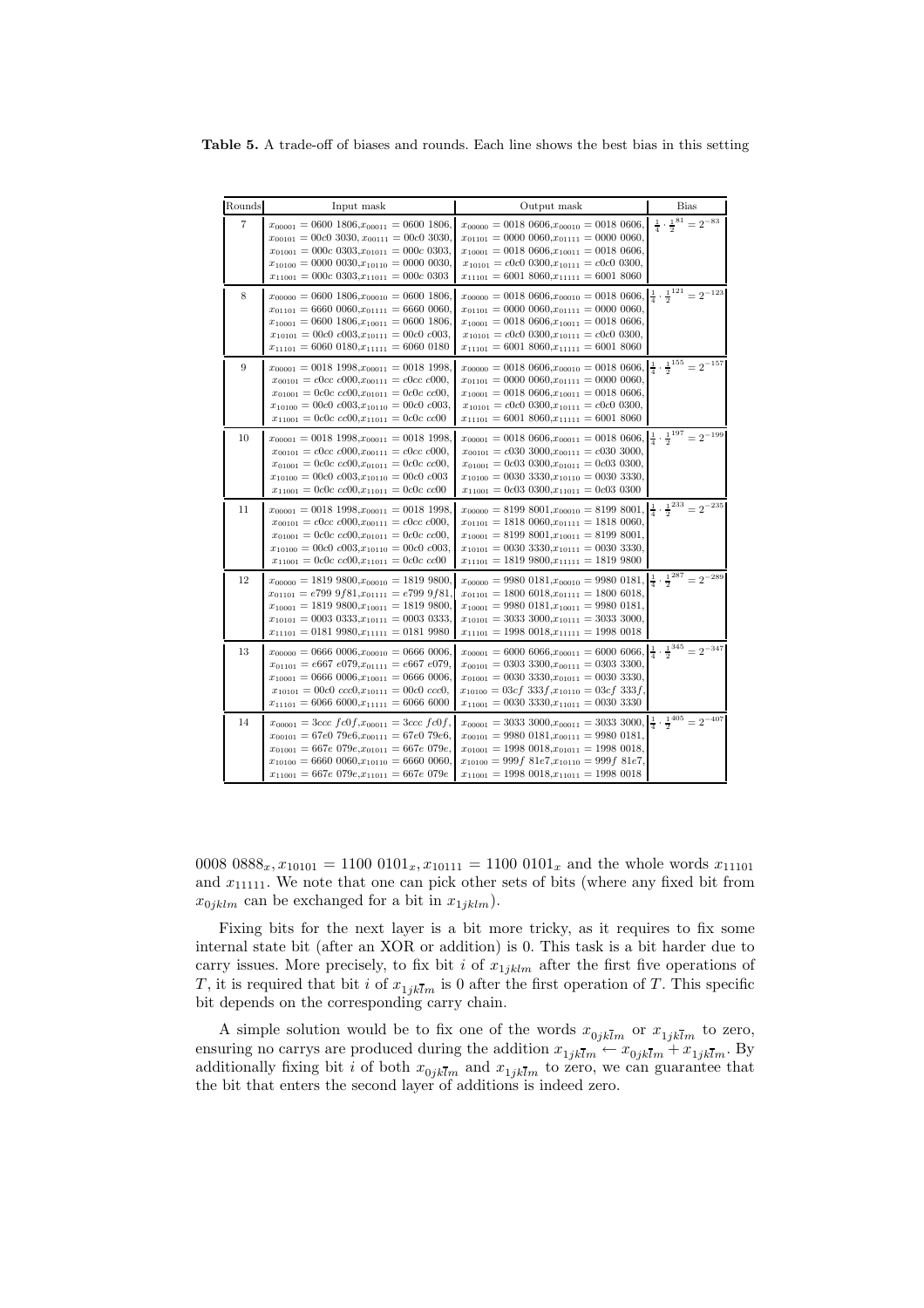| Round          | Mask<br>(before the round)                                                                                                                                                                                                                                                                                                                | <b>Bias</b>                                | Hamming<br>Weight |
|----------------|-------------------------------------------------------------------------------------------------------------------------------------------------------------------------------------------------------------------------------------------------------------------------------------------------------------------------------------------|--------------------------------------------|-------------------|
| Input          | $x_{00001} = 0018$ 1998, $x_{00011} = 0018$ 1998 $\frac{1}{4} \cdot \frac{1}{2}^{33} = 2^{-35}$<br>$x_{00101} = c0cc$ $c000$ , $x_{00111} = c0cc$ $c000$ ,<br>$x_{01001} = 0c0c$ $cc00$ , $x_{01011} = 0c0c$ $cc00$ ,<br>$x_{10100} = 00c0$ $c003$ , $x_{10110} = 00c0$ $c003$ ,<br>$x_{11001} = 0c0c$ $cc00$ , $x_{11011} = 0c0c$ $cc00$ |                                            | 76                |
| $\,1$          | $x_{00000} = 0600 1806, x_{00010} = 0600 1806, \left  \frac{1}{4} \cdot \frac{1}{2}^{39} \right  = 2^{-41}$<br>$x_{01101} = 6660\ 0060, x_{01111} = 6660\ 0060,$<br>$x_{10001} = 0600 1806, x_{10011} = 0600 1806,$<br>$x_{10101} = 00c0 \nc003, x_{10111} = 00c0 \nc003,$<br>$x_{11101} = 6060\ 0180, x_{11111} = 6060\ 0180$            |                                            | 64                |
| $\overline{2}$ | $x_{00001} = 0600 1806, x_{00011} = 0600 1806, \left \frac{1}{4} \cdot \frac{1}{2}^{17}\right  = 2^{-19}$<br>$x_{00101} = 00c0 3030, x_{00111} = 00c0 3030,$<br>$x_{01001} = 000c$ 0303, $x_{01011} = 000c$ 0303,<br>$x_{10100} = 0000 0030, x_{10110} = 0000 0030,$<br>$x_{11001} = 000c$ 0303, $x_{11011} = 000c$ 0303                  |                                            | 52                |
| 3              | $x_{00000} = 0001 8000, x_{00010} = 0001 8000, \left  \frac{1}{4} \cdot \frac{1}{2}^{13} \right  = 2^{-15}$<br>$x_{01101} = 6018\ 1800, \ x_{01111} = 6018\ 1800,$<br>$x_{10001} = 0001 8000, x_{10011} = 0001 8000,$<br>$x_{10101} = 0000 0030, x_{10111} = 0000 0030,$<br>$x_{11101} = 0000$ 1800, $x_{11111} = 0000$ 1800              |                                            | 28                |
| $\overline{4}$ | $x_{00001} = 00018000, x_{00011} = 00018000, \frac{1}{4} \cdot \frac{1}{2}^3 = 2^{-5}$<br>$x_{00101} = 0c00 0000, x_{00111} = 0c00 0000,$<br>$x_{01001} = 00c0 0000, x_{01011} = 00c0 0000,$<br>$x_{11001} = 00c0 0000, x_{11011} = 00c0 0000$                                                                                            |                                            | 16                |
| 5              | $x_{01101} = 0000\ 0006, x_{01111} = 0000\ 0006 \left  \frac{1}{4} \cdot \frac{1}{2} \right  = 2^{-3}$                                                                                                                                                                                                                                    |                                            | $\overline{4}$    |
| 6              | $x_{10100} = 0000 0300, x_{10110} = 0000 0300$                                                                                                                                                                                                                                                                                            | $\frac{1}{4} \cdot \frac{1}{2}^5 = 2^{-7}$ | $\overline{4}$    |
| 7              | $x_{00000} = 0018\,0000, x_{00010} = 0018\,0000, \left \frac{1}{4} \cdot \frac{1}{2}^{15} = 2^{-17}\right $<br>$x_{10001} = 0018 0000, x_{10011} = 0018 0000,$<br>$x_{10101} = 0000 0300, x_{10111} = 0000 0300,$<br>$x_{11101} = 0001 8000, x_{11111} = 0001 8000$                                                                       |                                            | 16                |
| 8              | $x_{00001} = 0018\ 0000, x_{00011} = 0018\ 0000, \left \frac{1}{4} \cdot \frac{1}{2}^{21}\right  = 2^{-23}$<br>$x_{00101} = c000 0000, x_{00111} = c000 0000,$<br>$x_{01001} = 0c00 0000, x_{01011} = 0c00 0000,$<br>$x_{10100} = c0c0 0300, x_{10110} = c0c0 0300,$<br>$x_{11001} = 0c00 0000, x_{11011} = 0c00 0000$                    |                                            | 28                |
| 9              | $x_{00000} = 0018\,0606, x_{00010} = 0018\,0606, \left[\frac{1}{4} \cdot \frac{1}{2}^{41} = 2^{-43}\right]$<br>$x_{01101} = 0000 0060, x_{01111} = 0000 0060,$<br>$x_{10001} = 0018\ 0606, \ x_{10011} = 0018\ 0606,$<br>$x_{10101} = c0c0 0300, x_{10111} = c0c0 0300,$<br>$x_{11101} = 6001\ 8060, \ x_{11111} = 6001\ 8060$            |                                            | 52                |
| 10             | $x_{00001} = 0018\ 0606, x_{00011} = 0018\ 0606, \left \frac{1}{4} \cdot \frac{1}{2}^{35}\right  = 2^{-37}$<br>$x_{00101} = c030\,3000, x_{00111} = c030\,3000,$<br>$x_{01001} = 0c03 0300, x_{01011} = 0c03 0300,$<br>$x_{10100} = 0030$ 3330, $x_{10110} = 0030$ 3330,<br>$x_{11001} = 0c03 0300, x_{11011} = 0c03 0300$                |                                            | 64                |
| 11             | $x_{00000} = 8199\ 8001, x_{00010} = 8199\ 8001,$<br>$x_{01101} = 1818\ 0060, x_{01111} = 1818\ 0060,$<br>$x_{10001} = 8199\ 8001, x_{10011} = 8199\ 8001,$<br>$x_{10101} = 00303330, x_{10111} = 00303330,$<br>$x_{11101} = 1819\ 9800, x_{11111} = 1819\ 9800$                                                                          |                                            | 76                |

**Table 6.** The 11-round linear approximation with bias  $\frac{1}{4} \cdot \frac{1}{2}^{233} = 2^{-235}$ 

As the above approach sets many bits to zero (namely 33 bits to increase the bias by a factor 2), we offer a more efficient approach. One can fix only bits  $i-1$ , i in  $x_{0jk\overline{l}m}$  and  $i-1$ , i in  $x_{1jk\overline{l}m}$  to zero. Even if there is a carry entering bit  $i-1$ , it does<br>not produce carry that affects the *i*'th bit, and we are assured that bit *i* after the addition is indeed 0. Therefore, to ensure that all the appropriate bits in  $x_{1jklm}$  are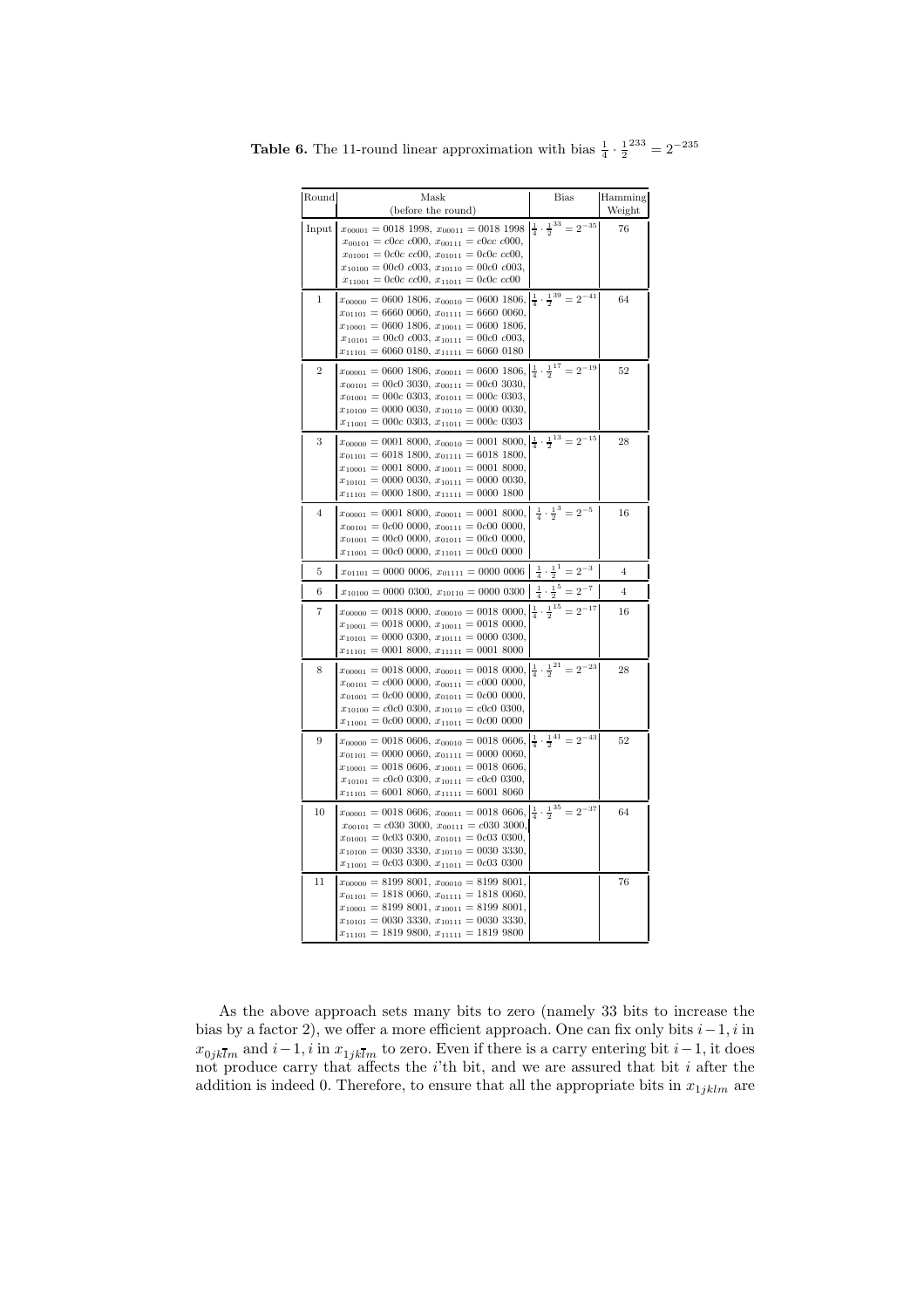| Round          | Mask<br>(before the round)                                                                                                                                                                                                                                                                                                       | <b>Bias</b>                                    | Hamming<br>Weight |
|----------------|----------------------------------------------------------------------------------------------------------------------------------------------------------------------------------------------------------------------------------------------------------------------------------------------------------------------------------|------------------------------------------------|-------------------|
| input          | $x_{00001} = 3ccc~f c0f, x_{00011} = 3ccc~f c0f,$<br>$x_{00101} = 67e0 79e6, x_{00111} = 67e0 79e6,$<br>$x_{01001} = 667e\ 079e, x_{01011} = 667e\ 079e,$<br>$x_{10100} = 6660\ 0060, x_{10110} = 6660\ 0060,$<br>$x_{11001} = 667e\ 079e, x_{11011} = 667e\ 079e$                                                               | $\frac{1}{4} \cdot \frac{1}{2}^{60} = 2^{-62}$ | 160               |
| 1              | $x_{00000} = 0003\;0333, x_{00010} = 0003\;0333, \left[\frac{1}{4} \cdot \frac{1}{2}^{54}\right] = 2^{-56}$<br>$x_{01101} = f03c f333, x_{01111} = f03c f333,$<br>$x_{10001} = 0003 0333, x_{10011} = 0003 0333,$<br>$x_{10101} = 6660 0060, x_{10111} = 6660 0060,$<br>$x_{11101} = 3000 3033, x_{11111} = 3000 3033$           |                                                | 100               |
| $\overline{2}$ | $x_{00001} = 0003 0333, x_{00011} = 0003 0333, \frac{1}{4} \cdot \frac{1}{2}^{34} = 2^{-36}$<br>$x_{00101} = 18199800, x_{00111} = 18199800,$<br>$x_{01001} = 01819980, x_{01011} = 01819980,$<br>$x_{10100} = 6018\ 1800, \ x_{10110} = 6018\ 1800,$<br>$x_{11001} = 01819980, x_{11011} = 01819980$                            |                                                | 76                |
| 3              | $x_{00000} = c0c0 0300, x_{00010} = c0c0 0300,$<br>$x_{01101} = 0$ ccc 000c, $x_{01111} = 0$ ccc 000c,<br>$x_{10001} = c0c0 0300, x_{10011} = c0c0 0300,$<br>$x_{10101} = 6018\ 1800, \ x_{10111} = 6018\ 1800,$<br>$x_{11101} = 0c0c0030, x_{11111} = 0c0c0030$                                                                 | $\frac{1}{4} \cdot \frac{1}{2}^{40} = 2^{-42}$ | 64                |
| $\overline{4}$ | $x_{00001} = c0c0 0300, x_{00011} = c0c0 0300, \left[\frac{1}{4} \cdot \frac{1}{2}^{18}\right] = 2^{-20}$<br>$x_{00101} = 0018\ 0606, \ x_{00111} = 0018\ 0606,$<br>$x_{01001} = 6001\ 8060, \ x_{01011} = 6001\ 8060,$<br>$x_{10100} = 0000 0006, x_{10110} = 0000 0006,$<br>$x_{11001} = 6001\ 8060, \ x_{11011} = 6001\ 8060$ |                                                | 52                |
| 5              | $x_{00000} = 0000$ 3000, $x_{00010} = 0000$ 3000 $\frac{1}{4} \cdot \frac{1}{2}^{14} = 2^{-16}$<br>$x_{01101} = 0c03 0300, x_{01111} = 0c03 0300,$<br>$x_{10001} = 0000 3000, x_{10011} = 0000 3000,$<br>$x_{10101} = 0000 0006, x_{10111} = 0000 0006,$<br>$x_{11101} = 0000 0300, x_{11111} = 0000 0300$                       |                                                | 28                |
| 6              | $x_{00001} = 0000 3000, x_{00011} = 0000 3000,$<br>$x_{00101} = 0180\ 0000, \ x_{00111} = 0180\ 0000,$<br>$x_{01001} = 0018 0000, x_{01011} = 0018 0000,$<br>$x_{11001} = 0018\ 0000, x_{11011} = 0018\ 0000$                                                                                                                    | $\frac{1}{4} \cdot \frac{1}{2}^4 = 2^{-6}$     | 16                |
| $\overline{7}$ | $x_{01101} = c000\ 0000, x_{01111} = c000\ 0000 \left  \frac{1}{4} \cdot \frac{1}{2}^{2} = 2^{-4} \right $                                                                                                                                                                                                                       |                                                | $\overline{4}$    |
| 8              | $x_{10100} = 0000 0060, x_{10110} = 0000 0060$                                                                                                                                                                                                                                                                                   | $\frac{1}{4} \cdot \frac{1}{2}^6 = 2^{-8}$     | $\overline{4}$    |
| 9              | $x_{00000} = 0003 0000, x_{00010} = 0003 0000,$<br>$x_{10001} = 0003 0000, x_{10011} = 0003 0000,$<br>$x_{10101} = 0000 0060, x_{10111} = 0000 0060,$<br>$x_{11101} = 0000 3000, x_{11111} = 0000 3000$                                                                                                                          | $\frac{1}{4} \cdot \frac{1}{2}^{16} = 2^{-18}$ | 16                |

**Table 7.** The 14-round linear approximation with bias  $\frac{1}{4} \cdot \frac{1}{2}^{405} = 2^{-407}$  rounds 1-9

zero one needs to set the mask bits masked by 000c 0ccc<sub>x</sub> of  $x_{00001}, x_{00011}, x_{10001}$ , and  $x_{10011}$ , the bits masked by  $c00c 0001_x$  of  $x_{00101}, x_{00111}, x_{10101}$ , and  $x_{10111}$ , and those masked by 0c0c cc00 in  $x_{01000}, x_{01001}, x_{01010}, x_{01011}, x_{11000}, x_{11001}, x_{11010}$ , and  $x_{11011}$  to zero. Fixing these 116 bits (10 of which are shared with the previous 80), assures that all the additions in the first round of the 12-round approximation follow the approximation, i.e., "saving" their "contribution" to the bias, and resulting in<br>a bias of  $\frac{1}{4} \cdot \frac{1}{2}^{233} = 2^{-235}$ .

We note that the number of bits set to 0 is 186, leaving 838 bits to be randomly selected. This is sufficient to generate the  $2^{470}$  possible inputs to  $T^{12}$ , needed for using this chosen-plaintext linear approximation successfully, in a distinguishing attack on 12-round CubeHash.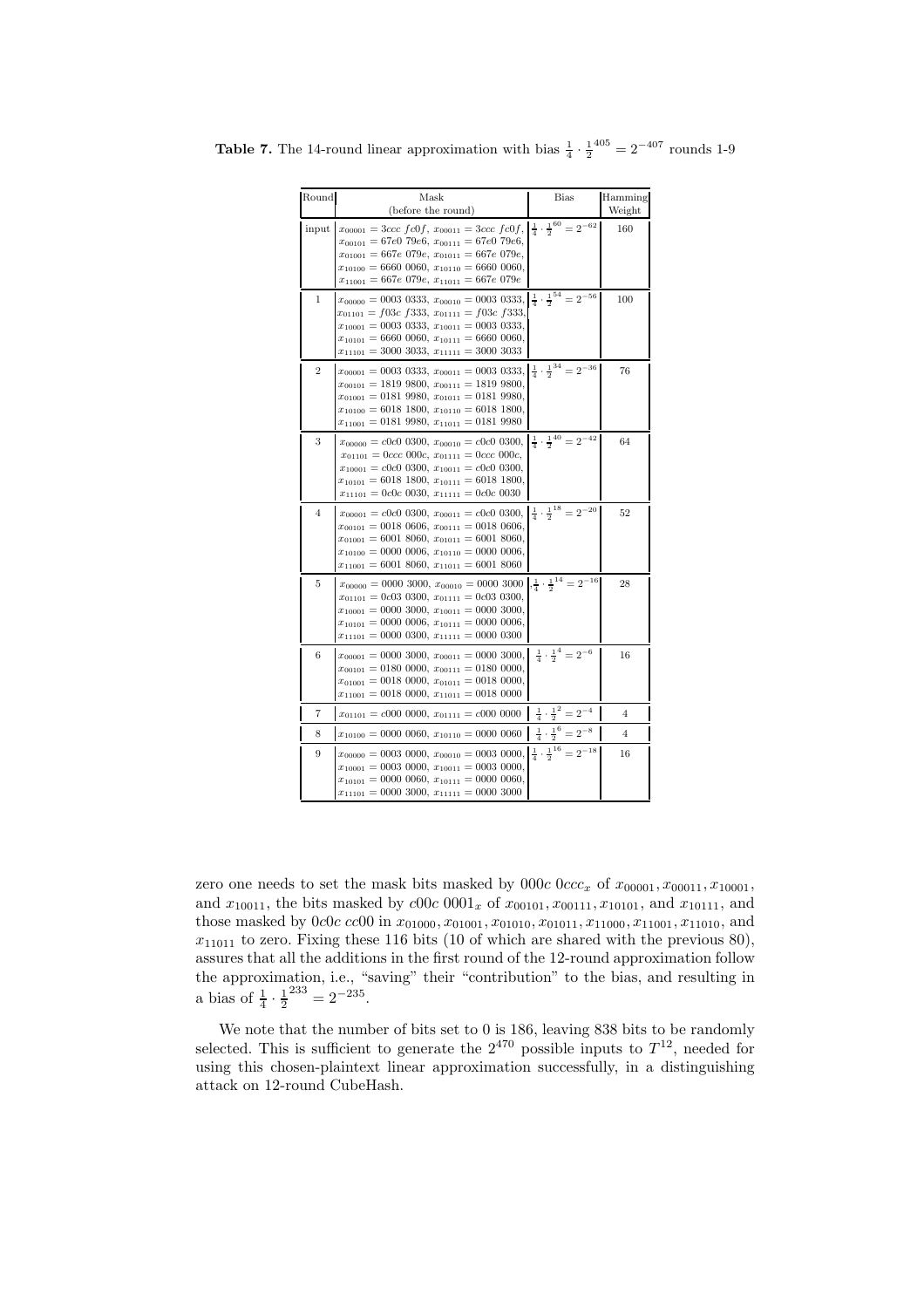| Round | Mask                                                                                                            | <b>Bias</b> | Hamming |
|-------|-----------------------------------------------------------------------------------------------------------------|-------------|---------|
|       | (before the round)                                                                                              |             | Weight  |
| 10    | $x_{00001} = 0003\ 0000, x_{00011} = 0003\ 0000, \left \frac{1}{4} \cdot \frac{1}{2}\right ^{22} = 2^{-24}$     |             | 28      |
|       | $x_{00101} = 1800 0000, x_{00111} = 1800 0000,$                                                                 |             |         |
|       | $x_{01001} = 0180 0000, x_{01011} = 0180 0000,$                                                                 |             |         |
|       | $x_{10100} = 1818\ 0060, x_{10110} = 1818\ 0060,$                                                               |             |         |
|       | $x_{11001} = 0180\ 0000, x_{11011} = 0180\ 0000$                                                                |             |         |
| 11    | $x_{00000} = c003\ 00c0, x_{00010} = c003\ 00c0, \left \frac{1}{4} \cdot \frac{1}{2}^{42}\right  = 2^{-44}$     |             | 52      |
|       | $x_{01101} = 0000 000c, x_{01111} = 0000 000c.$                                                                 |             |         |
|       | $x_{10001} = c003\ 00c0, x_{10011} = c003\ 00c0,$                                                               |             |         |
|       | $x_{10101} = 1818\ 0060, x_{10111} = 1818\ 0060,$                                                               |             |         |
|       | $x_{11101} = 0c00\,300c, x_{11111} = 0c00\,300c$                                                                |             |         |
| 12    | $x_{00001} = c003$ 00 $c0, x_{00011} = c003$ 00 $c0, \left \frac{1}{4} \cdot \frac{1}{2}^{36}\right  = 2^{-38}$ |             | 64      |
|       | $x_{00101} = 1806 0600, x_{00111} = 1806 0600,$                                                                 |             |         |
|       | $x_{01001} = 0180\ 6060, x_{01011} = 0180\ 6060,$                                                               |             |         |
|       | $x_{10100} = 0006 0666, x_{10110} = 0006 0666,$                                                                 |             |         |
|       | $x_{11001} = 0180\ 6060, x_{11011} = 0180\ 6060$                                                                |             |         |
| 13    | $x_{00000} = 3033\,3000, x_{00010} = 3033\,3000, \left \frac{1}{4} \cdot \frac{1}{2}^{58}\right  = 2^{-60}$     |             | 76      |
|       | $x_{01101} = 0303\ 000c, x_{01111} = 0303\ 000c,$                                                               |             |         |
|       | $x_{10001} = 3033\,3000, x_{10011} = 3033\,3000,$                                                               |             |         |
|       | $x_{10101} = 0006 0666, x_{10111} = 0006 0666,$                                                                 |             |         |
|       | $x_{11101} = 0303\,3300, x_{11111} = 0303\,3300$                                                                |             |         |
| 14    | $x_{00001} = 30333000, x_{00011} = 30333000,$                                                                   |             | 100     |
|       | $x_{00101} = 9980 0181, x_{00111} = 9980 0181,$                                                                 |             |         |
|       | $x_{01001} = 1998\ 0018, x_{01011} = 1998\ 0018,$                                                               |             |         |
|       | $x_{10100} = 999f 81e7, x_{10110} = 999f 81e7,$                                                                 |             |         |
|       | $x_{11001} = 1998\ 0018, x_{11011} = 1998\ 0018$                                                                |             |         |

**Table 8.** The 14-round linear approximation with bias  $\frac{1}{4} \cdot \frac{1}{2}^{405} = 2^{-407}$  rounds 10-14

Table 9. The round that extends the 11-round approximation to 12 rounds (and the bits to fix

| Round    | Input mask                                                                                                                                                                                                                                                                                                                                                                                                                                                               | Input bits fixed to 0                                                                                                                                                                                                                                                                                                                                                                                                                                                                     |
|----------|--------------------------------------------------------------------------------------------------------------------------------------------------------------------------------------------------------------------------------------------------------------------------------------------------------------------------------------------------------------------------------------------------------------------------------------------------------------------------|-------------------------------------------------------------------------------------------------------------------------------------------------------------------------------------------------------------------------------------------------------------------------------------------------------------------------------------------------------------------------------------------------------------------------------------------------------------------------------------------|
| -1       | $x_{00000} = 0018$ 1998, $x_{00010} = 0018$ 1998<br>$x_{01101} = 81e7999f, x_{01111} = 81e7999f$<br>$x_{10001} = 0018$ 1998, $x_{10011} = 0018$ 1998<br>$x_{10101} = 3300 0303, x_{10111} = 3300 0303$<br>$x_{11101} = 8001 8199, x_{11111} = 8001 8199$                                                                                                                                                                                                                 | $x_{10001} = 00080888_x, x_{10011} = 00080888_x$<br>$x_{10101} = 11000101_x$ , $x_{10111} = 11000101_x$<br>$x_{11101} = f f f f f f f f x$ , $x_{11111} = f f f f f f f f x$                                                                                                                                                                                                                                                                                                              |
| $-0.5$   | $x_{00101} = f30c\ 0300_x, x_{00111} = f30c\ 0300_x$<br>$x_{01000} = 0c0c$ $cc00_x$ , $x_{01001} = 0c0c$ $cc00_x$<br>$x_{01010} = 0c0c$ $cc00_x$ , $x_{01011} = 0c0c$ $cc00_x$<br>$x_{01101} = 8001 8199_x, x_{01111} = 8001 8199_x$<br>$x_{10001} = 0018\ 1998_x, x_{10011} = 0018\ 1998_x$<br>$x_{10101} = c00c\ 003, x_{10111} = c00c\ 003$<br>$x_{11000} = 0c0c$ $cc00_x$ , $x_{11001} = 0c0c$ $cc00_x$<br>$x_{11010} = 0c0c$ $cc00_x$ , $x_{11011} = 0c0c$ $cc00_x$ | $x_{00001} = 000c$ $0ccc_x$ , $x_{00011} = 000c$ $0ccc_x$<br>$x_{00101} = c00c\ 0001_x, x_{00111} = c00c\ 0001_x$<br>$x_{01000} = 0c0c$ $cc00_x$ , $x_{01001} = 0c0c$ $cc00_x$<br>$x_{01010} = 0c0c$ $cc00_x$ , $x_{01011} = 0c0c$ $cc00_x$<br>$x_{10001} = 000c$ $0ccc_x$ , $x_{10011} = 000c$ $0ccc_x$<br>$x_{10101} = c00c\ 0001_x, x_{10111} = c00c\ 0001_x$<br>$x_{11010} = 0c0c$ $cc00_x$ , $x_{11011} = 0c0c$ $cc00_x$<br>$x_{10001} = 000c \; 0ccc_x, x_{10011} = 000c \; 0ccc_x$ |
| $\Omega$ | $x_{00001} = 0018$ 1998, $x_{00011} = 0018$ 1998<br>$x_{00101} = c0cc$ $c000$ , $x_{00111} = c0cc$ $c000$<br>$x_{01001} = 0c0c$ $cc00$ , $x_{01011} = 0c0c$ $cc00$<br>$x_{10100} = 00c0$ c003, $x_{10110} = 00c0$ c003<br>$x_{11001} = 0c0c$ cc00, $x_{11011} = 0c0c$ cc00                                                                                                                                                                                               |                                                                                                                                                                                                                                                                                                                                                                                                                                                                                           |

−0.5 stands for the mask that enters the second addition of the additional round.

# 5 Distinguishing Reduced-Round Variants of the Compression Function of CubeHash

Given the linear approximations presented in the previous sections, it is possible to distinguish a black box which contains up to 12-round CubeHash from a random permutation. Of course, for any unkeyed primitive this distinguishing can be done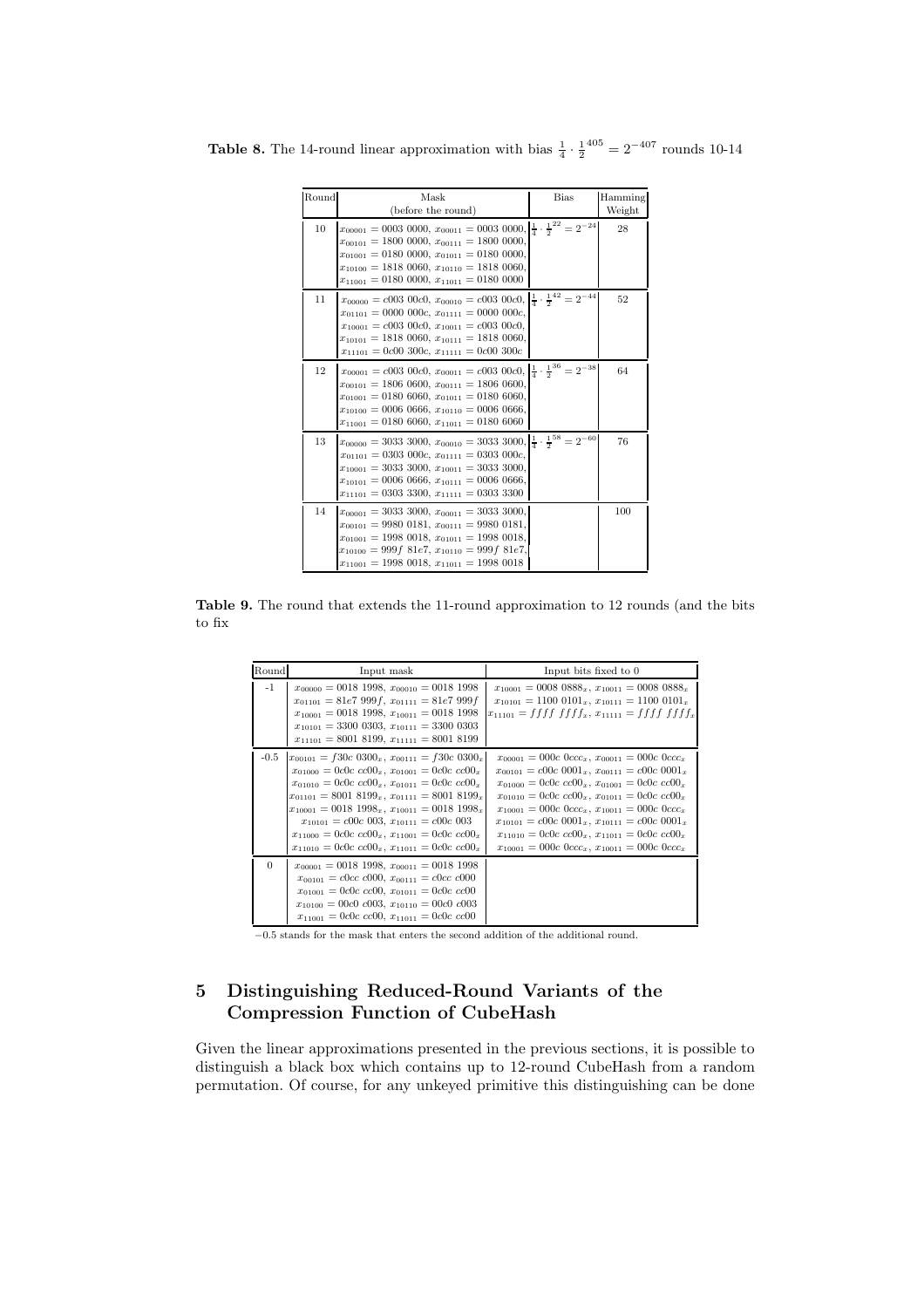by just comparing the input/output of a few queries to the black box with the input/output produced by the publicly available algorithm. If we want to offer some cryptographic settings in which distinguishing attacks make sense, we either need to consider keyed variants (either of the round function  $T$  or of the hash function, e.g., in MACs) or to discuss known-key distinguishers [23].

Such possible "application" is an a Even-Mansour [15] variant of 11-round  $T$  (or any other number of rounds), i.e.,  $EM-T_{k_1,k_2}^{11}(P) = T_{11}(P \oplus k_1) \oplus k_2$ . If 11-round T is indeed good as a source of nonlinearity (for a linear  $T$ , the entire security of CubeHash collapses), then XORing an unknown key before and after these 11 rounds, should result in a good pseudo-random permutation. Using our linear approximations, one can distinguish this construction from a random permutation.

We emphasize that as our results are linear in nature, they require that the adversary has access both to the input to the nonlinear function as well as its output. To the best of our knowledge, there is no way to use this directly in a hash function setting.

# 6 Conclusions

In this paper we presented a series of approximations for the SHA-3 candidate CubeHash. The analysis challenges the strength of CubeHash's round function,  $T$ , and shows that (from linear cryptanalysis point of view), offers adequate security. At the same time, the security margins offered by  $16$  iterations of  $T$  seems to be on the smaller side, as future works on CubeHash may find better linear approximations.

## Acknowledgement

The authors wish to thank Prof. Adi Shamir for his guidance and assistance analyzing CubeHash, Nathan Keller for providing core ideas in this paper, Daniel J. Bernstein for his insightful and mind-provoking comments on previous versions of this article. Finally, we wish to thank Michael Klots for his technical assistance, which was crucial for finding our results.

### References

- 1. Andreeva, E., Bouillaguet, C., Fouque, P.A., Hoch, J.J., Kelsey, J., Shamir, A., Zimmer, S.: Second Preimage Attacks on Dithered Hash Functions. In Smart, N.P., ed.: EUROCRYPT. Volume 4965 of Lecture Notes in Computer Science., Springer (2008) 270–288
- 2. Aumasson, J.P.: Collision for CubeHash2/120-512. NIST mailing list (2008) Available online at http://ehash.iaik.tugraz.at/uploads/a/a9/Cubehash.txt.
- 3. Aumasson, J.P., Brier, E., Meier, W., Naya-Plasencia, M., Peyrin, T.: Inside the Hypercube. In Boyd, C., Nieto, J.M.G., eds.: ACISP. Volume 5594 of Lecture Notes in Computer Science., Springer (2009) 202–213
- 4. Bernstein, D.J.: CubeHash specification (2.B.1). Submission to NIST (2008)
- 5. Bernstein, D.J.: CubeHash specification (2.B.1). Submission to NIST (2009)
- 6. Biham, E., Chen, R.: Near-Collisions of SHA-0. [17] 290–305
- 7. Bloom, B., Kaminsky, A.: Single Block Attacks and Statistical Tests on CubeHash. IACR ePrint Archive, Report 2009/407 (2009)
- 8. Brier, E., Khazaei, S., Meier, W., Peyrin, T.: Linearization framework for collision attacks: Application to cubehash and md6. In Matsui, M., ed.: ASIACRYPT. Volume 5912 of Lecture Notes in Computer Science., Springer (2009) 560–577